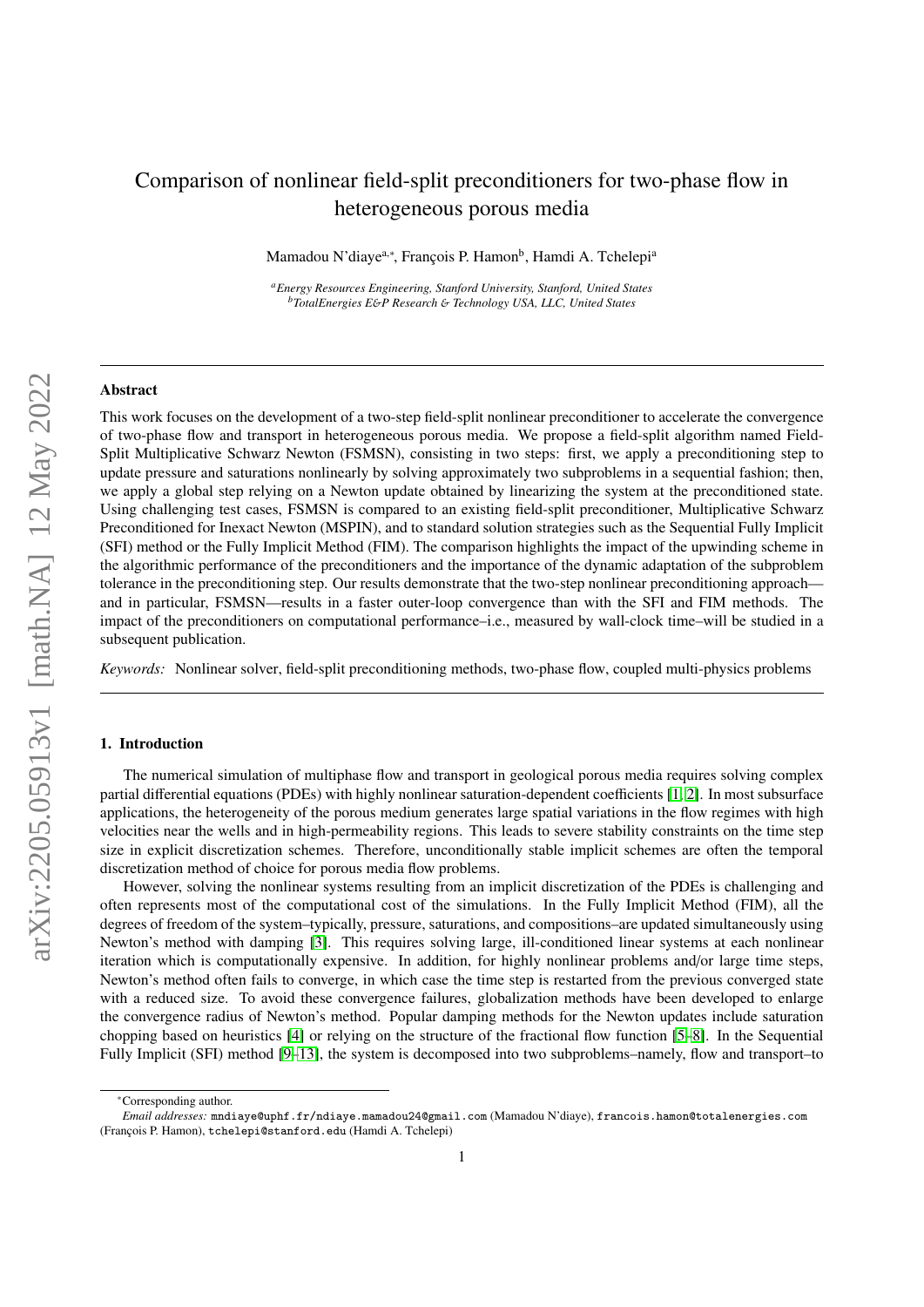avoid solving large coupled linear systems involving all the degrees of freedom. In this approach, the subproblems are solved sequentially using specialized nonlinear solvers until convergence of the outer loop is attained. However, this decoupled approach often suffers from slow outer loop convergence for tightly coupled physics (e.g., in the presence of strong buoyancy and capillary effects) and may require the use of dedicated convergence accelerators for challenging problems [\[14](#page-16-8)[–17\]](#page-16-9).

In recent years, advanced nonlinear strategies have been proposed to overcome the limitations of Newton-based FIM and of SFI for multiphase flow in porous media. Although a comprehensive review is out of the scope of the present work, we mention some of the recently presented nonlinear solution strategies. They include homotopy methods [\[3,](#page-16-2) [18,](#page-16-10) [19\]](#page-16-11), in which a sequence of prediction-correction steps is used to follow a suitably parameterized homotopy path leading to the solution. Homotopy methods are robust for large time steps and can achieve, in some cases, unconditional nonlinear convergence. Using a different approach, ordering-based methods [\[20–](#page-16-12)[24\]](#page-17-0) accelerate nonlinear convergence thanks to a reordering technique based on the flow direction. The reordered systems have block-triangular structure and can therefore be efficiently solved with backward substitution. To obtain highly scalable solvers able to take large time steps, multilevel solution algorithms relying on the application of the multigrid principles at the nonlinear level in a Full Approximation Scheme (FAS) have been proposed [\[25–](#page-17-1)[28\]](#page-17-2).

The efforts to design efficient nonlinear preconditioners to the Newton update are particularly relevant to this work. Two distinct directions have been explored. A class of nonlinear preconditioners leverages domain decomposition methods [\[29–](#page-17-3)[33\]](#page-17-4) to precondition the nonlinear system in a computationally inexpensive way and speed up convergence. In this work, we focus on nonlinear preconditioners obtained by splitting the system by physical field [\[34–](#page-17-5)[36\]](#page-17-6). Instead of decomposing the domain in space, field-split preconditioners exploit the mathematical structure of the nonlinear system to split the problem into multiple subproblems solved nonlinearly at a loose tolerance before the computation of a global update for all the degrees of freedom. This approach provides an efficient framework to precondition the system field by field to compute more accurate nonlinear updates and in turn, accelerate nonlinear convergence [\[37,](#page-17-7) [38\]](#page-17-8). In the context of mixed elliptic-hyperbolic multiphase flow and transport in porous media, the method is particularly attractive since it retains the best features of both SFI and FIM. Specifically, the preconditioning step resembles the SFI outer iteration based on a pressure update followed by a saturation update and therefore does not involve solving a large coupled linear system. The global step of field-split algorithms plays the role of the computation of the Newton update in FIM and maintains robust convergence properties for strongly coupled problems.

In this work, we focus on immiscible two-phase flow in porous media and compare various field-split preconditioners based on the pressure-saturation decomposition. We consider the Multiplicative Schwarz Preconditioned for Inexact Newton (MSPIN) proposed in [\[39\]](#page-17-9), in which the solution of the preconditioning step is used to compute an approximation of the preconditioned Jacobian system. The global step consists in solving this global preconditioned system to obtain the updated pressures and saturations. We also propose an alternative method, Field-Split Multiplicative Schwarz Newton (FSMSN) in which the preconditioning step is the same as in MSPIN, but the global step is simply the Newton update computed by linearizing the system at the preconditioned state. We compare MSPIN and FSMSN to SFI and Newton with damping for FIM on challenging two-phase flow test cases. The comparison takes into account the role of the upwinding scheme—Phase Potential Upwinding [\[40,](#page-17-10) [41\]](#page-17-11) or Implicit Hybrid Upwinding [\[11,](#page-16-13) [42](#page-17-12)[–48\]](#page-17-13)—as well as the role of the nonlinear tolerance used in the subproblems. To do so, we propose an adaptive method to compute the subproblem nonlinear tolerance at each preconditioning step, as typically done in inexact Newton methods [\[49](#page-17-14)[–54\]](#page-17-15). We demonstrate that the two-step nonlinear preconditioners and, in particular, FSMSN, are successful at accelerating nonlinear convergence and are worth being explored as viable options to reduce the computational cost of reservoir simulation–which will be addressed in a future publication.

The structure of the present article is as follows. We review the PDEs governing two-phase flow and transport in porous media in Section [2.](#page-1-0) The fully implicit finite-volume scheme is reviewed in Section [3.](#page-2-0) The two nonlinear preconditioning techniques considered here–namely, FSMSN and MSPIN–are reviewed in Sections [4](#page-3-0) and [5,](#page-4-0) respectively. The method used to compute the adaptive subproblem tolerance is presented in Section [6.](#page-5-0) We compare the efficiency of the nonlinear preconditioners with numerical examples in Section [7.](#page-7-0)

## <span id="page-1-0"></span>2. Governing equations

Let  $\overline{\Omega} = \Omega \cup \Gamma$  be a closed set in  $\mathbb{R}^2$ , with  $\Omega$  an open set and  $\Gamma$  its boundary. We note  $\mathbb{I} = [0, t_{max}]$  a finite time<br>ryal with  $t > 0$  the maximal time. We denote the spatial coordinates by  $\mathbf{r} \in \Omega$  a interval with  $t_{max} > 0$  the maximal time. We denote the spatial coordinates by  $x \in \Omega$  and the time coordinate by  $t \in \mathbb{I}$ .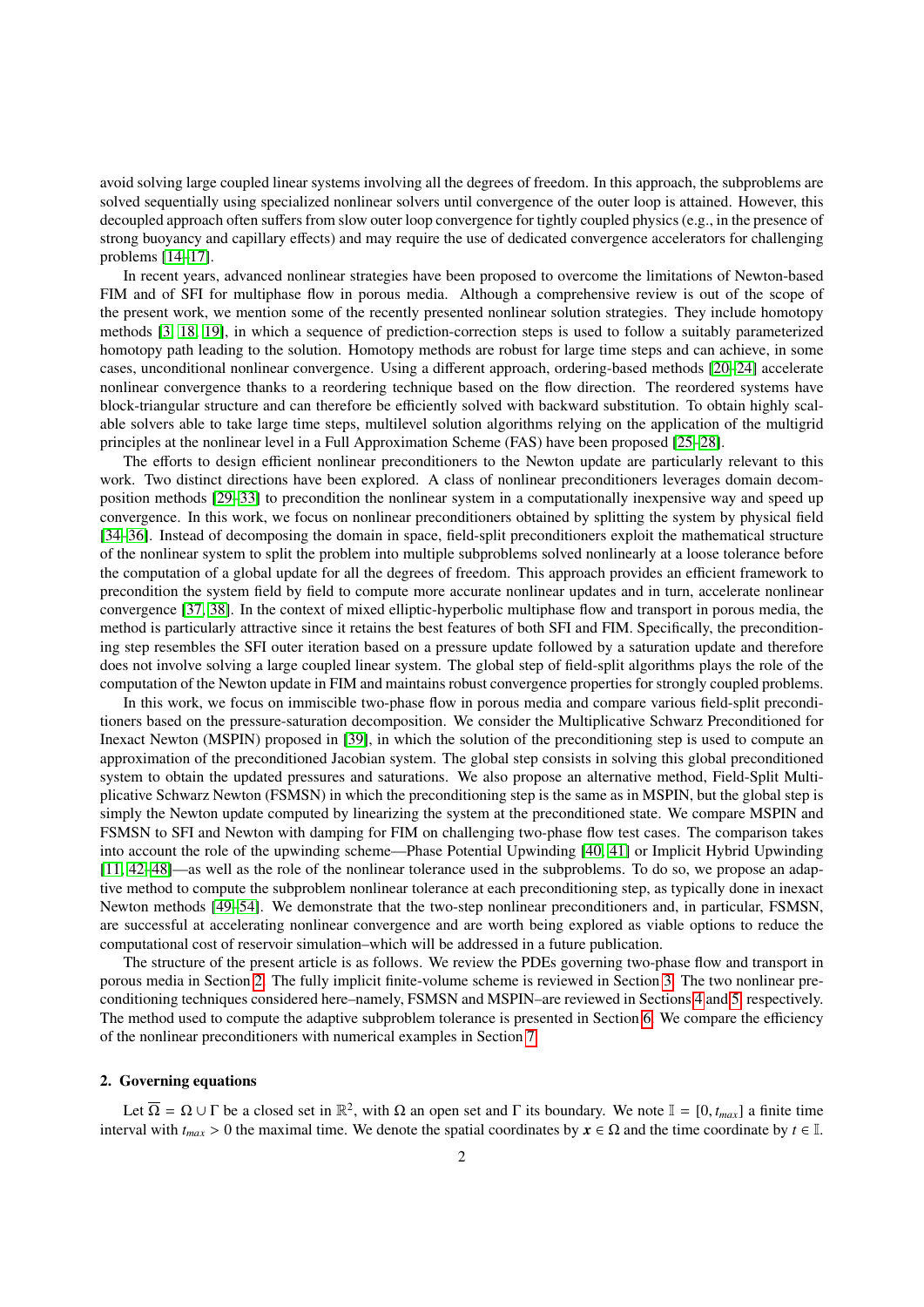We consider the immiscible flow of two fluid phases in an incompressible porous medium, with a wetting (*w*) and a non-wetting (*nw*) phase. For a phase  $\ell \in \{nw, w\}$ , the mass conservation equation reads

$$
\phi \frac{\partial(\rho_{\ell} s_{\ell})}{\partial t} - \nabla \cdot (\rho_{\ell} \boldsymbol{u}_{\ell}(p, s)) = q_{\ell}, \qquad \ell \in \{nw, w\}, \quad \text{on } \Omega \times \mathbb{I}, \tag{1}
$$

where  $\phi = \phi(\mathbf{x})$  is the porosity of the medium,  $q_\ell = q_\ell(\mathbf{x})$  is the source/sink term with the convention that  $q_\ell > 0$  for injection, and  $q_\ell < 0$  for production. The saturation  $s_\ell = s_\ell(\mathbf{x}, t)$  represents the fraction of the pore volume occupied by phase  $\ell$ , with the following constraint:

<span id="page-2-3"></span><span id="page-2-1"></span>
$$
\sum_{\ell} s_{\ell} = 1. \tag{2}
$$

We choose the wetting-phase saturation as the primary saturation unknown, denoted by  $s := s_w$ . Using the saturation constraint [\(2\)](#page-2-1), we write all the saturation-dependent properties as a function of *s* only. The phase velocity  $u_\ell$  of a phase  $\ell$  is given by Darcy's law

<span id="page-2-2"></span>
$$
\boldsymbol{u}_{\ell}(p,s) = -k\lambda_{\ell}(\nabla p - \rho_{\ell}g\nabla d), \qquad \ell \in \{nw, w\},\tag{3}
$$

where we have neglected capillary pressure. In [\(3\)](#page-2-2),  $p(x, t)$  is the pressure,  $k(x)$  is the scalar rock permeability,  $\rho_{\ell}$  is the phase density and  $\lambda_{\ell}(s) = k_{\ell}(s)/\mu_{\ell}$  is the phase mobility defined as the phase rel phase density, and  $\lambda_{\ell}(s) = k_{r\ell}(s)/\mu_{\ell}$  is the phase mobility, defined as the phase relative permeability,  $k_{r\ell}(s)$ , divided by the phase viscosity  $\mu_{\ell}$ . The gravitational acceleration is g and the denth is d ( by the phase viscosity  $\mu_{\ell}$ . The gravitational acceleration is *g* and the depth is *d* (positive going downward). Inserting the expression of the phase velocity given by Darcy's law (3) into the mass conservation equ the expression of the phase velocity given by Darcy's law [\(3\)](#page-2-2) into the mass conservation equation [\(1\)](#page-2-3) gives rise to the following form of the two-phase flow and transport equation:

$$
\phi \frac{\partial (\rho_{\ell} s_{\ell})}{\partial t} - \nabla \cdot (k \lambda_{\ell} (\nabla p - \rho_{\ell} g \nabla d)) = q_{\ell}, \qquad \ell \in \{nw, w\}, \quad \text{on } \Omega \times \mathbb{I}.
$$
 (4)

In the sequential and field-split solution methods considered in this work, we employ a discretization scheme applied to a split form of the governing equations consisting of an elliptic pressure equation coupled with a hyperbolic transport problem. The pressure subproblem is obtained by summing the mass balance equations [\(4\)](#page-2-4) over the two phases. Using the saturation constraint [\(2\)](#page-2-1) and assuming that the two phases are incompressible, we obtain

<span id="page-2-7"></span><span id="page-2-6"></span><span id="page-2-5"></span><span id="page-2-4"></span>
$$
\nabla \cdot \boldsymbol{u}_T(p,s) = \sum_{\ell} q_{\ell}, \tag{5}
$$

where the total velocity  $u_T$  is defined by  $u_T(p, s) := \sum_{\ell} u_{\ell}(p, s)$ . The transport problem is obtained by eliminating the pressure variable in the flux term of (4) to obtain the following fractional flow formulation: pressure variable in the flux term of [\(4\)](#page-2-4) to obtain the following fractional flow formulation:

$$
\phi \frac{\partial (\rho_{\ell} s_{\ell})}{\partial t} + \nabla \cdot \left( \frac{\lambda_{\ell}}{\lambda_{T}} \boldsymbol{u}_{T}(p, s) + k \frac{\lambda_{m} \lambda_{\ell}}{\lambda_{T}} (\rho_{\ell} - \rho_{m}) g \nabla d \right) = q_{\ell}, \qquad m, \ell \in \{nw, w\}, m \neq \ell,
$$
\n(6)

where  $\lambda_T(s) := \sum_{\ell} \lambda_{\ell}(s)$  is the total mobility.

## <span id="page-2-0"></span>3. Discretization scheme

Given a mesh consisting of *M* cells, we use first-order finite-volume scheme. We consider  $0 = t^0 \le t^1 \le \cdots \le$ *t*<sup>*N*</sup> = *t*<sub>*max*</sub>, *N* ∈ N a finite discretization of the temporal axis, and ∆*t*<sup>*n*+1</sup> := *t*<sup>*n*+1</sup> − *t*<sup>*n*</sup>, 0 ≤ *n* ≤ *N*, *n* ∈ N the time step. We use a (backward-Euler) fully implicit scheme for the integration in time. We denote by  $\mathbf{p}^{n+1} := [p_1^{n+1}, \dots, p_M^{n+1}]^T$  and  $\mathbf{p}^{n+1} := [p_1^{n+1}, \dots, p_M^{n+1}]^T$  and  $\mathbf{p}^{n+1}$  in the solution pair  $(\mathbf{p}^{n+1} | \mathbf{p}$  $s^{n+1} := [s_1^{n+1}, \ldots, s_n^{n+1}]^T$ , the solution pair  $(p^{n+1}, s^{n+1})$  the vectors collecting respectively the pressure and saturation unknowns. To define the discrete problem, we first introduce the phase-based residual in ce unknowns. To define the discrete problem, we first introduce the phase-based residual in cell *K* at time  $n + 1$ ,  $r_{\ell,K}^{n+1}$ , as

$$
r_{\ell,K}^{n+1}(\mathbf{p}^{n+1},\mathbf{s}^{n+1}) := V_K \phi_K \frac{\rho_{\ell,K}^{n+1} s_{\ell,K}^{n+1} - \rho_{\ell,K}^n s_{\ell,K}^n}{\Delta t^{n+1}} + \sum_{L \in adj(K)} F_{\ell,KL}^{n+1}(\mathbf{p}^{n+1},\mathbf{s}^{n+1}) - V_K q_{\ell,K} (p_K^{n+1},s_K^{n+1}).
$$
 (7)

In [\(7\)](#page-2-5),  $F_{\ell,KL}^{n+1}$  is the numerical flux for the interface (*KL*) between cells *K* and *L*, *adj*(*K*) is the set of neighbors of cell *K* and *V<sub>K</sub>* and *V<sub>K</sub>* the volume of cell *K*. The computation of the numerica *K* and  $V_K$  the volume of cell *K*. The computation of the numerical flux is based on a Two-Point Flux Approximation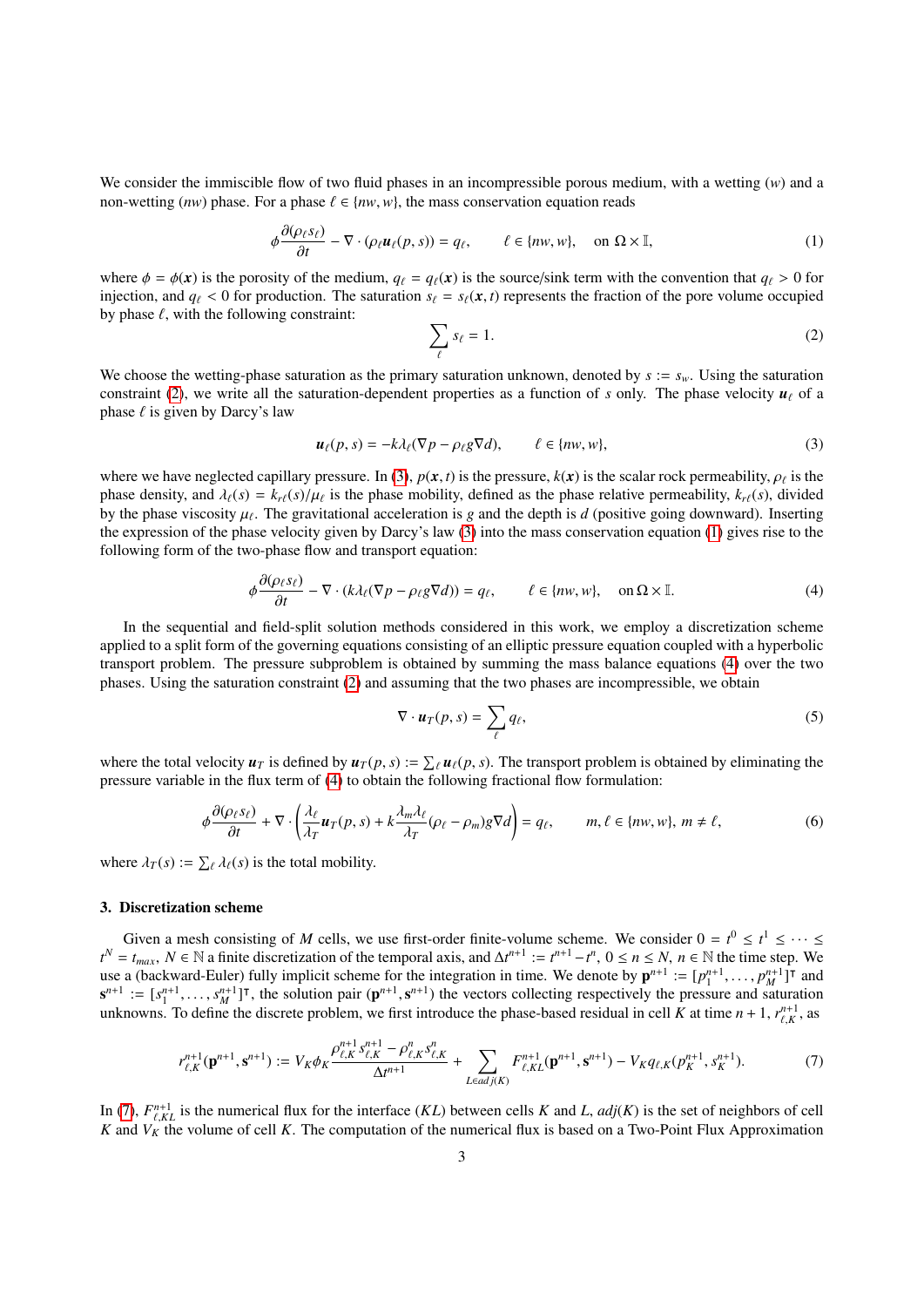(TPFA). We consider both Phase-Potential Upwinding (PPU) [\[40,](#page-17-10) [41\]](#page-17-11) and Implicit Hybrid Upwinding (IHU) [\[11,](#page-16-13) [42–](#page-17-12) [47,](#page-17-16) [55\]](#page-17-17) for the approximation of the transport coefficient of the flux term.

In this work, we consider two equivalent formulations of the nonlinear problem. In the Newton-based FIM, we apply the standard fully coupled Newton's method with damping to find the solution pair  $(\mathbf{p}^{n+1}, \mathbf{s}^{n+1})$  that satisfies

$$
\mathbf{r}^{n+1}(\mathbf{p}^{n+1}, \mathbf{s}^{n+1}) := [\mathbf{r}_{nw}^{n+1}(\mathbf{p}^{n+1}, \mathbf{s}^{n+1}), \mathbf{r}_{w}^{n+1}(\mathbf{p}^{n+1}, \mathbf{s}^{n+1})]^\mathsf{T} = \mathbf{0}.
$$
 (8)

In sequential and field-split nonlinear solution strategies, we split the problem into a discrete pressure problem and a discrete transport problem. The solution pair  $(p^{n+1}, s^{n+1})$  must in this case satisfy:

$$
\mathbf{f}^{n+1}(\mathbf{p}^{n+1}, \mathbf{s}^{n+1}) := [\mathbf{g}^{n+1}(\mathbf{p}^{n+1}, \mathbf{s}^{n+1}), \mathbf{h}^{n+1}(\mathbf{p}^{n+1}, \mathbf{s}^{n+1})]^\mathsf{T} = \mathbf{0},\tag{9}
$$

where the discrete pressure problem is obtained by summing the phase-based residual equations, as in [\(5\)](#page-2-6):

$$
\mathbf{g}^{n+1}(\mathbf{p}^{n+1}, \mathbf{s}^{n+1}) := \mathbf{r}_{nw}^{n+1}(\mathbf{p}^{n+1}, \mathbf{s}^{n+1}) + \mathbf{r}_{w}^{n+1}(\mathbf{p}^{n+1}, \mathbf{s}^{n+1}),
$$
\n(10)

and the discrete saturation problem simply consists of one of the phase-based residual equations. Here, we choose the wetting-phase residual:

<span id="page-3-2"></span><span id="page-3-1"></span>
$$
\mathbf{h}^{n+1}(\mathbf{p}^{n+1}, \mathbf{s}^{n+1}) := \mathbf{r}_{w}^{n+1}(\mathbf{p}^{n+1}, \mathbf{s}^{n+1}).
$$
\n(11)

From now on, we consider time step  $n \in \mathbb{N}$  and describe two algorithms to compute the solution pair  $(\mathbf{p}^{n+1}, \mathbf{s}^{n+1})$  of nonlinear problems (8) and (9) at time  $n+1$ . For simplicity, we drop the temporal supersc nonlinear problems  $(8)$  and  $(9)$  at time  $n + 1$ . For simplicity, we drop the temporal superscript denoting the time step.

#### <span id="page-3-0"></span>4. Field-split multiplicative Schwarz Newton method

The multiplicative Schwarz method has been used to split boundary value problems (BVP) into subproblems solver on smaller physical domains [\[29](#page-17-3)[–33\]](#page-17-4). It has also been used to split a coupled BVP into subproblems based on the physics [\[34](#page-17-5)[–36\]](#page-17-6), each subproblem being solved on the full domain to update one of the fields (here, pressure and saturation). The motivation for splitting a coupled problem according to the physics is to solve the physical subproblems one at a time (ideally, with a specialized solver) and use the individually updated fields to precondition the nonlinear iteration, yielding a faster nonlinear convergence. In this section, the objective is to use the field-split approach to construct a predictor-corrector method that converges faster than commonly used algorithms based on the Newton iteration or the sequential fully implicit iteration.

The preconditioning step of the FSMSN outer iteration consists in computing an intermediate value of the pressure and saturation,  $p^{k,*}$  and  $s^{k,*}$ , by solving individual pressure and transport problems sequentially. We first solve nonlinearly the pressure equation. Specifically, for a fixed  $s^k$ , find the update  $\delta_1(\mathbf{p}^k, \mathbf{s}^k)$  such that

<span id="page-3-4"></span><span id="page-3-3"></span>
$$
g(p^{k, \star}, s^k) = 0,\tag{12}
$$

where  $p^{k,*} := p^k + \delta_1(p^k, s^k)$ . We solve [\(12\)](#page-3-3) with Newton's method to obtain a pressure prediction,  $p^{k,*}$ . The preconditioning step continues by solving nonlinearly a transport problem. For a fixed  $\mathbf{p}^{k, \star}$ , find  $\delta_2(\mathbf{p}^k, \mathbf{s}^k)$  such that

$$
\mathbf{h}(\mathbf{p}^{k,\star}, \mathbf{s}^{k,\star}) = \mathbf{0},\tag{13}
$$

where  $s^{k,*} := s^k + \delta_2(p^k, s^k)$ . In [\(13\)](#page-3-4), we explore two formulations of the discrete transport problem. In the first<br>formulation, we use directly the intermediate pressure  $p^{k,*}$  and we consider a discrete transport equa formulation, we use directly the intermediate pressure,  $p^{k,*}$ , and we consider a discrete transport equation approxi-mating [\(4\)](#page-2-4) for  $\ell = w$ . In the second formulation, we compute an intermediate total velocity field with the intermediate pressure, and we consider a discrete transport equation approximation [\(6\)](#page-2-7) for  $\ell = w$  with a fixed total velocity. This technique is commonly used in the sequential fully implicit method in which the total velocity is also fixed during the resolution of the transport problem. In both options, we use Newton's method with damping to solve the discrete transport problem, although more efficient nonlinear solvers are available [\[20](#page-16-12)[–24\]](#page-17-0).

In the correction step, we re-evaluate the residual and Jacobian matrix with the intermediate pressure and saturation. Then, we compute the  $(k + 1)$ -th solution iterate as

<span id="page-3-5"></span>
$$
\mathbf{p}^{k+1} \leftarrow \mathbf{p}^{k,\star} + \delta \mathbf{p}^{k+1},
$$
  
\n
$$
\mathbf{s}^{k+1} \leftarrow \mathbf{s}^{k,\star} + \tau^{k+1} \delta \mathbf{s}^{k+1},
$$
\n(14)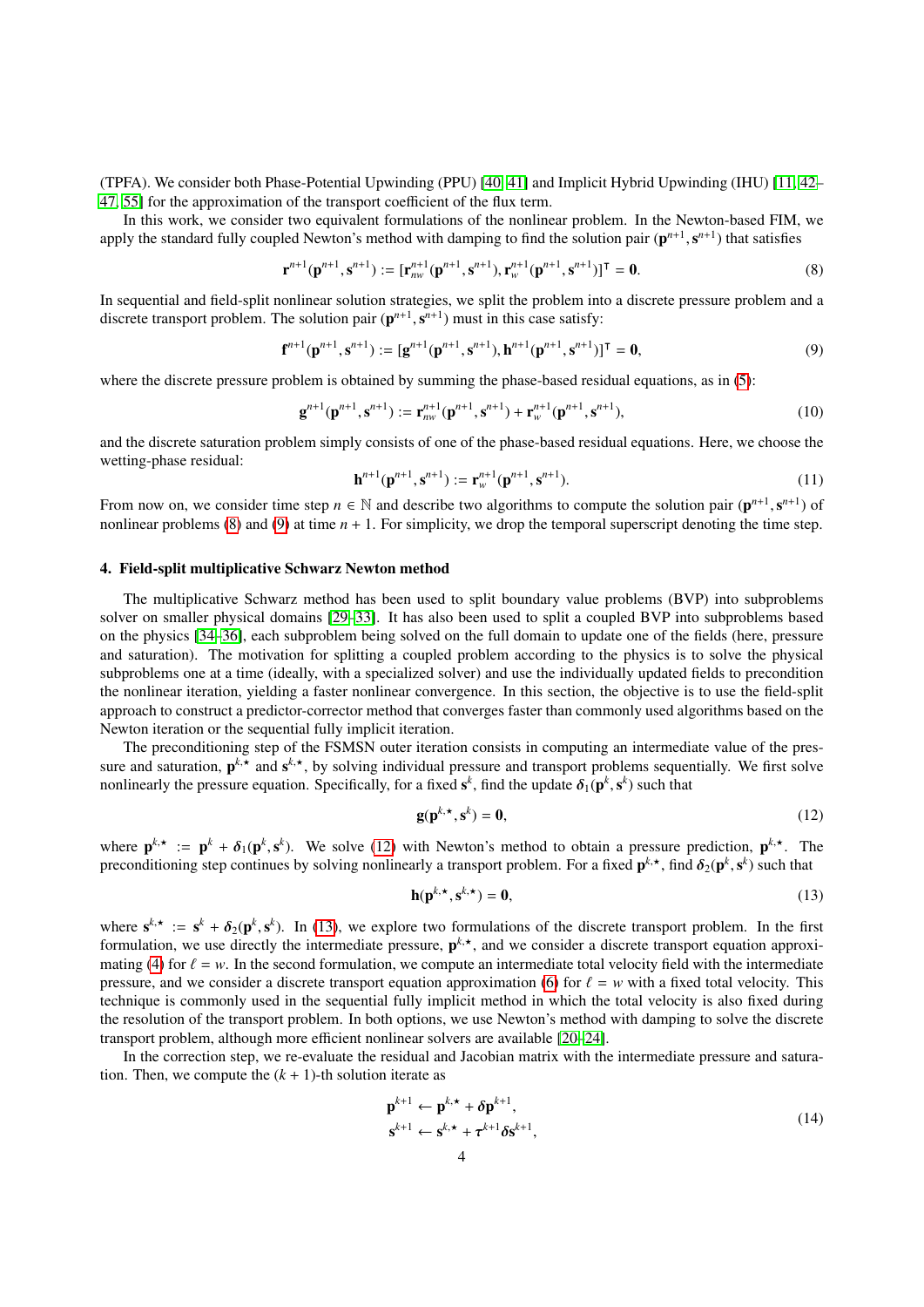where  $\tau^{k+1}$  is a diagonal matrix of damping parameters. In [\(14\)](#page-3-5), the update is obtained by solving the linear system

<span id="page-4-1"></span>
$$
\delta \mathbf{x}^{k+1} = -\mathbf{J}(\mathbf{x}^{k,\star})^{-1} \mathbf{r}(\mathbf{x}^{k,\star}), \qquad \mathbf{x} := \begin{pmatrix} \mathbf{p} \\ \mathbf{s} \end{pmatrix}.
$$
 (15)

Note that for the assembly of  $J$  in [\(15\)](#page-4-1), the fluxes are computed using the same discretization as in the subproblems [\(12\)](#page-3-3) and [\(13\)](#page-3-4) to maintain a uniform discrete approach throughout the FSMSN nonlinear iteration. The implementation of FSMSN is described in Algorithm [1.](#page-4-2)

<span id="page-4-2"></span>

| <b>Algorithm 1 FSMSN</b> algorithm for two-phase flow and transport |  |  |  |  |
|---------------------------------------------------------------------|--|--|--|--|
|                                                                     |  |  |  |  |

for  $k = 1, \ldots, k_{\text{itermax}}$  do Check convergence, and break nonlinear loop if convergence was achieved *Pressure step:* For a fixed  $s^k$ , solve  $g(p^{k, \star}, s^k) = 0$ *Transport step:* For a fixed  $\mathbf{p}^{k, \star}$  or a fixed total velocity  $\mathbf{u}^{k, \star}_{T}$ , solve  $\mathbf{h}(\mathbf{p}^{k, \star}, \mathbf{s}^{k, \star}) = \mathbf{0}$ <br>unled sten: *Coupled step:* Recompute residual and Jacobian using  $(p^{k, \star}, s^{k, \star})$ <br>Solve linear system:  $\delta x^{k+1} = -I(x^{k, \star})^{-1}r(x^{k, \star})$ Solve linear system:  $\delta \mathbf{x}^{k+1} = -\mathbf{J}(\mathbf{x}^{k,\star})^{-1} \mathbf{r}(\mathbf{x}^{k,\star})$ <br>Update solution:  $\mathbf{p}^{k+1} \leftarrow \mathbf{p}^{k,\star} + \delta \mathbf{p}^{k+1}$ ;  $\mathbf{s}^{k+1} \leftarrow \mathbf{s}^{k,\star} + \tau^{k+1} \delta \mathbf{s}^{k+1}$  $k+1 = -\mathbf{J}(\mathbf{x}^{k, \star})^{-1}\mathbf{r}(\mathbf{x}^{k, \star})$ end for

#### <span id="page-4-0"></span>5. Preconditioned method based on field-split multiplicative Schwarz method

In this section, we review the construction of a preconditioned method for the two-phase problem using a fieldsplit multiplicative Schwarz method (MSPIN). As in the previous section, the iteration consists of two steps, with first a preconditioning step following with a global step. The preconditioning step is identical to that of FSMSN. Using the same notations as in Section [4,](#page-3-0) the flow problem consists in finding a new pressure field,  $\mathbf{p}^{k,*} := \mathbf{p}^k + \delta_1(\mathbf{p}^k, \mathbf{s}^k)$ ,<br>that satisfies (12) for a fixed saturation field,  $\mathbf{s}^k$ . Then, the transport that satisfies [\(12\)](#page-3-3) for a fixed saturation field, s *k* . Then, the transport problem consists in finding an updated saturation field,  $\mathbf{s}^{k,*} := \mathbf{s}^k + \delta_2(\mathbf{p}^k, \mathbf{s}^k)$ , that satisfies [\(13\)](#page-3-4) for a fixed pressure field,  $\mathbf{p}^{k,*}$ . In this second step, we only consider the formulation in which the discrete transport equation approximates ( formulation in which the discrete transport equation approximates [\(4\)](#page-2-4) for  $\ell = w$ . The MSPIN algorithm differs from FSMSN in the global step. Once the pressure and transport problems are solved, we form the following preconditioned problem:

<span id="page-4-6"></span><span id="page-4-5"></span><span id="page-4-4"></span>
$$
\mathcal{F}(\mathbf{p}^k, \mathbf{s}^k) := [\delta_1(\mathbf{p}^k, \mathbf{s}^k), \delta_2(\mathbf{p}^k, \mathbf{s}^k)]^\mathsf{T} = \mathbf{0}.
$$
 (16)

<span id="page-4-3"></span>The goal of the coupled step is to form a Jacobian system from [\(16\)](#page-4-3) and solve it to obtain the pressure and saturation updates of outer iteration k. Forming the Jacobian system requires computing the partial derivatives of  $\delta_1$  and  $\delta_2$  with respect to the pressure and saturation variables. Using the chain rule, we obtain the derivatives of  $\delta_1$  by differentiating [\(12\)](#page-3-3), which yields:

$$
\partial_p \delta_1(\mathbf{p}^k, \mathbf{s}^k) = -\mathbf{I}_M,\tag{17}
$$
\n
$$
\partial_p \delta_1(\mathbf{p}^k, \mathbf{s}^k) = -(\partial_p \mathbf{q}(\mathbf{p}^k, \mathbf{x}, \mathbf{s}^k))^{-1} \partial_p \mathbf{q}(\mathbf{p}^k, \mathbf{x}, \mathbf{s}^k)
$$
\n
$$
(18)
$$

$$
\partial_s \delta_1(\mathbf{p}^k, \mathbf{s}^k) = -(\partial_p \mathbf{g}(\mathbf{p}^{k, \star}, \mathbf{s}^k))^{-1} \partial_s \mathbf{g}(\mathbf{p}^{k, \star}, \mathbf{s}^k). \tag{18}
$$

 $I_M$  denotes a *M* by *M* identity matrix. Differentiating [\(13\)](#page-3-4) yields the derivatives of  $\delta_2$ :

$$
\partial_p \delta_2(\mathbf{p}^k, \mathbf{s}^k) = \mathbf{0},\tag{19}
$$

$$
\partial_s \delta_2(\mathbf{p}^k, \mathbf{s}^k) = -\mathbf{I}_M - (\partial_s \mathbf{h}(\mathbf{p}^{k, \star}, \mathbf{s}^{k, \star}))^{-1} \partial_p \mathbf{h}(\mathbf{p}^{k, \star}, \mathbf{s}^{k, \star}) (\partial_p \mathbf{g}(\mathbf{p}^{k, \star}, \mathbf{s}^k))^{-1} \partial_s \mathbf{g}(\mathbf{p}^{k, \star}, \mathbf{s}^k). \tag{20}
$$

Using equations [\(17\)](#page-4-4) to [\(20\)](#page-4-5), the Jacobian matrix,  $\mathcal{J}(\mathbf{p}^k, \mathbf{s}^k)$  of [\(16\)](#page-4-3) is then given by:

$$
\mathcal{J}(\mathbf{p}^{k}, \mathbf{s}^{k}) = -\begin{pmatrix} \partial_{p} \mathbf{g}(\mathbf{p}^{k, \star}, \mathbf{s}^{k}) & \mathbf{0} \\ \partial_{p} \mathbf{h}(\mathbf{p}^{k, \star}, \mathbf{s}^{k, \star}) & \partial_{s} \mathbf{h}(\mathbf{p}^{k, \star}, \mathbf{s}^{k, \star}) \end{pmatrix}^{-1} \begin{pmatrix} \partial_{p} \mathbf{g}(\mathbf{p}^{k, \star}, \mathbf{s}^{k}) & \partial_{s} \mathbf{g}(\mathbf{p}^{k, \star}, \mathbf{s}^{k}) \\ \partial_{p} \mathbf{h}(\mathbf{p}^{k, \star}, \mathbf{s}^{k, \star}) & \partial_{s} \mathbf{h}(\mathbf{p}^{k, \star}, \mathbf{s}^{k, \star}) \end{pmatrix}
$$
(21)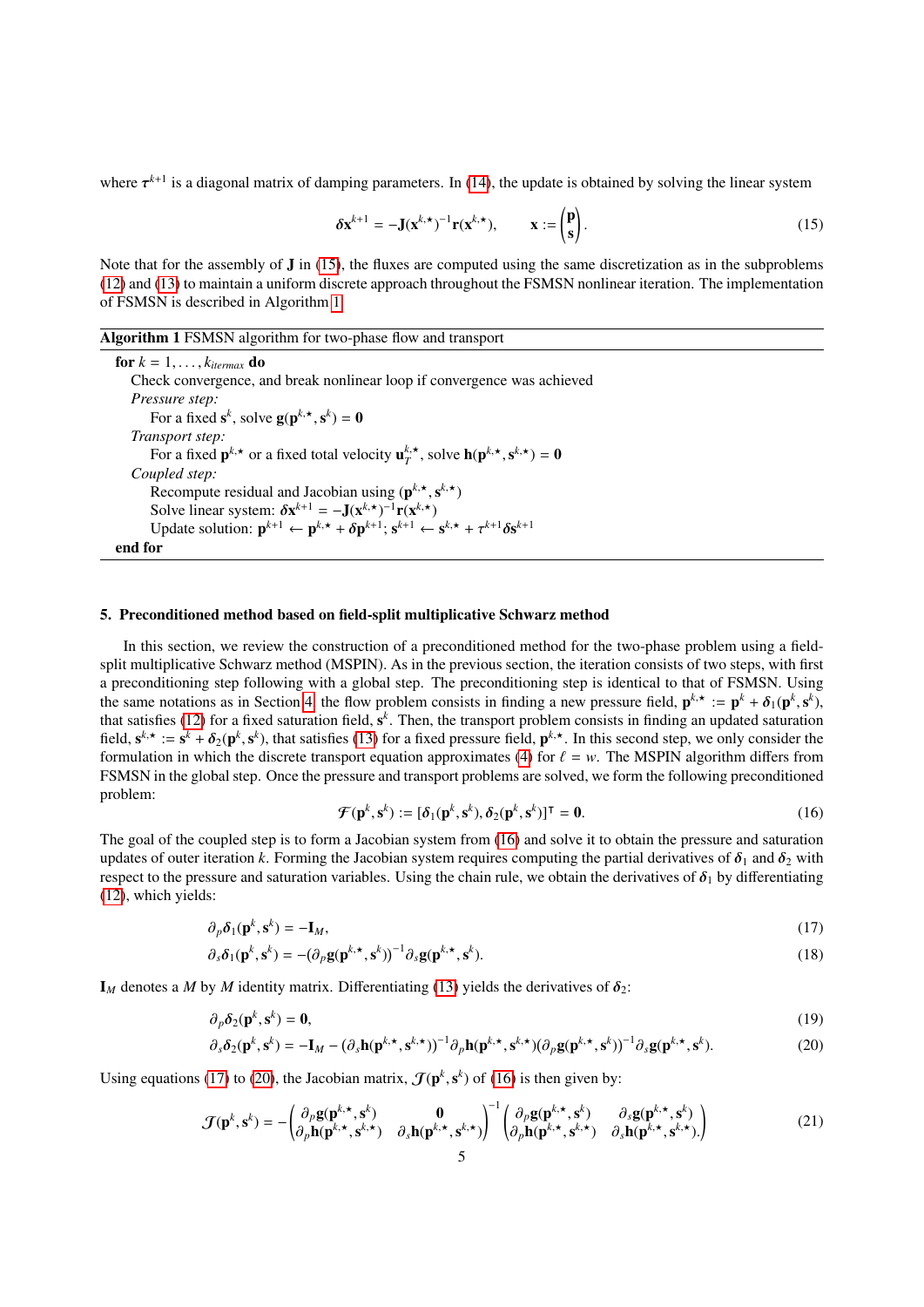At this point, the second matrix on the right-hand side of [\(21\)](#page-4-6) differs from the unpreconditioned Jacobian matrix of [\(8\)](#page-3-1) because the first row is evaluated at  $(p^{k, \star}, s^k)$ , while the second row is evaluated at  $(p^{k, \star}, s^{k, \star})$ . Following the methodol-<br>ony of [30], we approximate the preconditioned Jacobian matrix of the Multiplicative Schw ogy of [\[39\]](#page-17-9), we approximate the preconditioned Jacobian matrix of the Multiplicative Schwarz Preconditioned Inexact Newton (MSPIN) method by setting  $\delta_2(\mathbf{p}^k, \mathbf{s}^k) = \mathbf{0}$  in [\(21\)](#page-4-6), which results in:

<span id="page-5-2"></span>
$$
\mathcal{J}(\mathbf{p}^k, \mathbf{s}^k) \approx -\begin{pmatrix} \partial_p \mathbf{g}(\mathbf{p}^{k, \star}, \mathbf{s}^k) & \mathbf{0} \\ \partial_p \mathbf{h}(\mathbf{p}^{k, \star}, \mathbf{s}^k) & \partial_s \mathbf{h}(\mathbf{p}^{k, \star}, \mathbf{s}^k) \end{pmatrix}^{-1} \mathbf{J}(\mathbf{p}^{k, \star}, \mathbf{s}^k).
$$
 (22)

where **J** is the original, unpreconditioned Jacobian matrix of [\(8\)](#page-3-1). We note that in [\(22\)](#page-5-1), the two matrices on the righthand side are now fully evaluated using the state of the system after the pressure step. Then, we obtain the (*k* + 1)-th solution iterate as

<span id="page-5-4"></span><span id="page-5-1"></span>
$$
\mathbf{p}^{k+1} \leftarrow \mathbf{p}^k + \delta \mathbf{p}^{k+1},
$$
  
\n
$$
\mathbf{s}^{k+1} \leftarrow \mathbf{s}^k + \tau^{k+1} \delta \mathbf{s}^{k+1},
$$
\n(23)

In [\(23\)](#page-5-2), the update is obtained by solving the linear system:

$$
\delta \mathbf{x}^{k+1} = -\mathcal{J}(\mathbf{p}^k, \mathbf{s}^k)^{-1} \mathcal{F}(\mathbf{p}^k, \mathbf{s}^k), \qquad \mathbf{x} := \begin{pmatrix} \mathbf{p} \\ \mathbf{s} \end{pmatrix}.
$$
 (24)

The MSPIN iteration for two-phase flow and transport is summarized in Algorithm [2.](#page-5-3) The MSPIN strategy converges to the same solution as Newton based FIM, as proven in [\[39\]](#page-17-9). In [\[39\]](#page-17-9), the authors provide numerical tests based on the Navier-Stokes equations showing that MSPIN is more robust than Newton's method and the Additive Schwarz-type preconditioning (ASPIN). In this work, we focus on the assessment of the nonlinear behavior of the MSPIN algorithm for the strongly coupled and highly nonlinear two-phase flow and transport problem. In our implementation, we form matrix [\(22\)](#page-5-1) and solve [\(24\)](#page-5-4) by calling a direct solver twice. In future work, we will exploit the structure of the blocktriangular matrix of [\(22\)](#page-5-1) inside an iterative Krylov-type linear solver [\[56,](#page-17-18) [57\]](#page-17-19) to improve the efficiency of the approach on large-scale problems.

<span id="page-5-3"></span>Algorithm 2 MSPIN algorithm for two-phase flow and transport

for  $k = 1, \ldots, k_{\text{itermax}}$  do Check convergence, and break nonlinear loop if convergence was achieved *Pressure step:* For a fixed  $\mathbf{s}^k$ , solve  $\mathbf{g}(\mathbf{p}^{k, \star}, \mathbf{s}^k) = \mathbf{0}$  $S_{\mathbf{c}^k}$ Update and save  $\partial_p \mathbf{g}(\mathbf{p}^{k, \star}, \mathbf{s}^k)$ ,  $\partial_s \mathbf{g}(\mathbf{p}^{k, \star}, \mathbf{s}^k)$ ,  $\partial_p \mathbf{h}(\mathbf{p}^{k, \star}, \mathbf{s}^k)$ , and  $\partial_s \mathbf{h}(\mathbf{p}^{k, \star}, \mathbf{s}^k)$ *Transport step:* For fixed  $\mathbf{p}^{k, \star}$ , solve  $\mathbf{h}(\mathbf{p}^{k, \star}, \mathbf{s}^{k, \star}) = \mathbf{0}$ *Coupled step:* Form preconditioned residual  $\mathcal{F}(\mathbf{p}^k, \mathbf{s}^k)$  and Jacobian matrix  $\mathcal{J}(\mathbf{p}^k, \mathbf{s}^k)$  as in [\(16\)](#page-4-3) and [\(21\)](#page-4-6)<br>Solve linear system:  $\delta \mathbf{x}^{k+1} = -\mathcal{J}(\mathbf{n}^k, \mathbf{s}^k)^{-1} \mathcal{F}(\mathbf{n}^k, \mathbf{s}^k)$  $\boldsymbol{s}_k$ Solve linear system:  $\delta \mathbf{x}^{k+1} = -\mathcal{J}(\mathbf{p}^k, \mathbf{s}^k)^{-1} \mathcal{F}(\mathbf{p}^k, \mathbf{s}^k)$ <br>Undate solution:  $\mathbf{p}^{k+1} \leftarrow \mathbf{p}^k + \delta \mathbf{p}^{k+1} \cdot \mathbf{s}^{k+1} \leftarrow \mathbf{p}^k + \tau$ Update solution:  $\mathbf{p}^{k+1} \leftarrow \mathbf{p}^k + \delta \mathbf{p}^{k+1}; \mathbf{s}^{k+1} \leftarrow \mathbf{p}^k + \tau^{k+1} \delta \mathbf{s}^k$ end for

#### <span id="page-5-0"></span>6. Convergence check and adaptive tolerance

In Algorithms [1](#page-4-2) and [2,](#page-5-3) the convergence checks involved in the outer and inner loops are performed using the  $\ell_2$ -norm of the normalized residual. Specifically, convergence of the full problem is achieved when:

$$
\max_{\ell} \left( \left\| \mathbf{diag}(\mathbf{r}_{\ell}^{k+1}(\mathbf{p}^{k+1}, \mathbf{s}^{k+1})) \mathbf{diag}(\mathbf{m}_{\ell}(\mathbf{p}^n))^{-1} \right\|_{2,2} \right) < \epsilon.
$$
 (25)

where we have used the normalizer  $\mathbf{m}_{\ell}(\mathbf{p}^n) = [\rho_{\ell,1}^n V_1 \phi_1, \ldots, \rho_{\ell,M}^n V_M \phi_M]^{\mathsf{T}}$  evaluated at the previous converged time<br>step, and where **diag(x)** is the diagonal matrix obtained from the argument vector step, and where diag(x) is the diagonal matrix obtained from the argument vector x. In the first inner loop of Algo-<br>step, and where diag(x) is the diagonal matrix obtained from the argument vector x. In the first inner l rithms [1](#page-4-2) and [2,](#page-5-3) convergence of the pressure problem is reached when

<span id="page-5-5"></span>
$$
\left\| \mathbf{diag}(\mathbf{g}(\mathbf{p}^{k,\star},\mathbf{s}^k)) \mathbf{diag}(\mathbf{m}_{n\mathbf{w}}(\mathbf{p}^n) + \mathbf{m}_{\mathbf{w}}(\mathbf{p}^n))^{-1} \right\|_{2,2} < \epsilon_p^k,
$$
\n(26)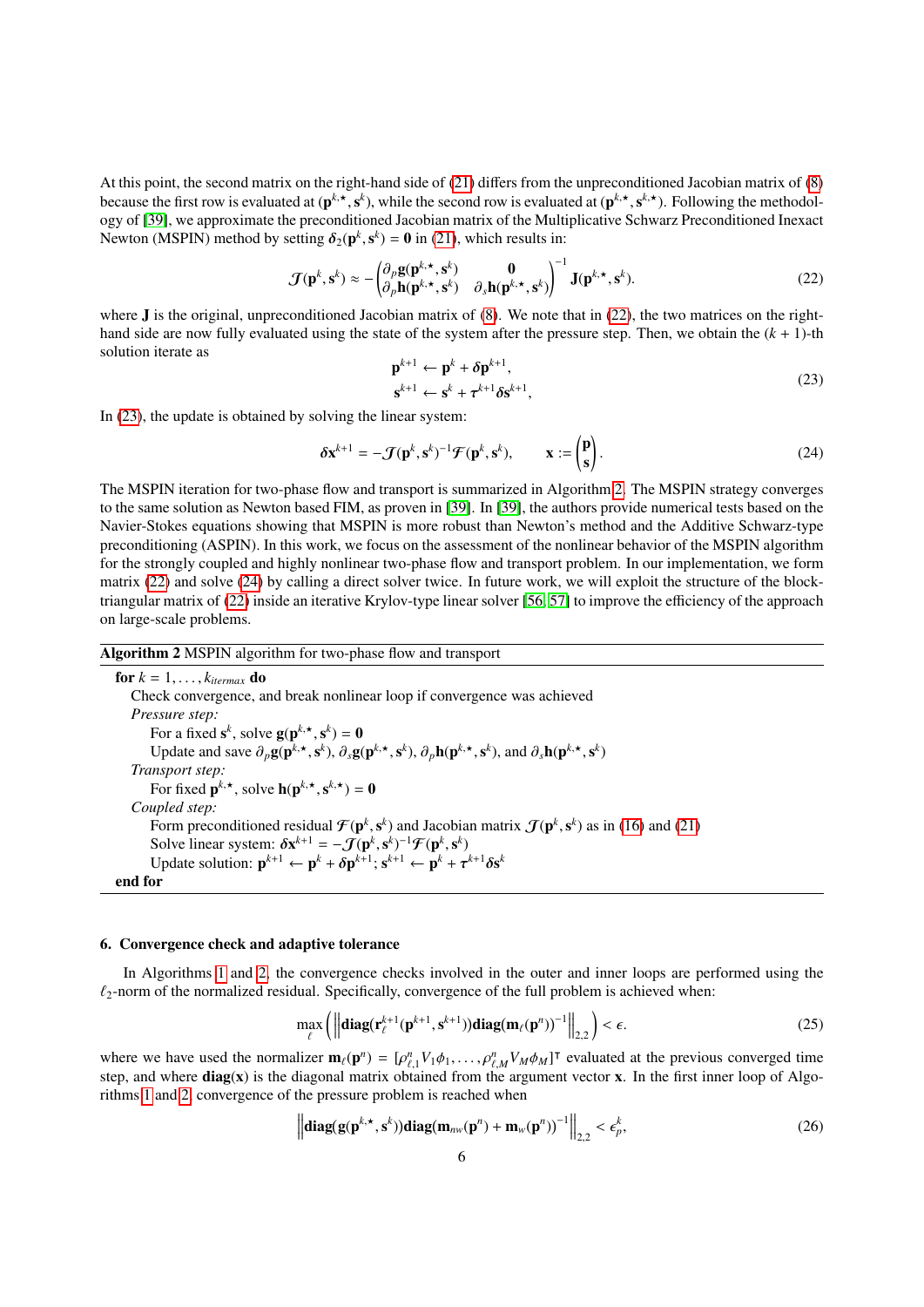while, in the second inner loop, the transport problem is converged when

<span id="page-6-0"></span>
$$
\left\| \mathbf{diag}(\mathbf{h}(\mathbf{p}^{k,\star},\mathbf{s}^{k,\star})) \mathbf{diag}(\mathbf{m}_w(\mathbf{p}^n))^{-1} \right\|_{2,2} < \epsilon_s^k.
$$
 (27)

If these criteria are not satisfied, we keep iterating until we reach convergence or the maximum number of iterations. The choice of subproblem tolerances in [\(26\)](#page-5-5) and [\(27\)](#page-6-0) is key for the nonlinear behavior and the efficiency of the schemes. In the numerical examples, we explore the two approaches detailed below.

In the first approach, we set the subproblem tolerances,  $\epsilon_p^k$  and  $\epsilon_s^k$ , to constant values,  $\epsilon_p$  and  $\epsilon_s$ , chosen to be<br>ter or equal to the full problem tolerance,  $\epsilon$  used in the outer loop. This is motivated by stricter or equal to the full problem tolerance,  $\epsilon$ , used in the outer loop. This is motivated by the fact that, in MSPIN, the computation of the preconditioned Jacobian in [\(21\)](#page-4-6) assumes that the pressure and transport subproblems are fully converged and that [\(12\)](#page-3-3) and [\(13\)](#page-3-4) are satisfied. However, this approach requires a significant computational effort to solve the subproblems which is likely to undermine the efficiency of the scheme.

In an alternative approach, we also explore the use of adaptive subproblem tolerances to minimize the number of subproblem iterations and reduce the computational cost of the schemes. We define the subproblem tolerances as:

$$
\epsilon_p^0 = \epsilon_s^0 := 1\tag{28}
$$

<span id="page-6-4"></span><span id="page-6-3"></span><span id="page-6-2"></span>
$$
\epsilon_p^k := \eta^k \epsilon_p^{k-1} \qquad \text{and} \qquad \epsilon_s^k := \eta^k \epsilon_s^{k-1}, \quad k \ge 1. \tag{29}
$$

The parameter  $\eta^k \in [0,1]$  depends on the outer iteration number and is used to control the subproblem tolerance. We<br>choose a relatively large  $\eta^k$  during the first outer iterations to use a relaxed tolerance, and we g choose a relatively large  $\eta^k$  during the first outer iterations to use a relaxed tolerance, and we gradually reduce  $\eta^k$  to obtain a tighter tolerance as the outer loop approaches convergence. A similar approach base obtain a tighter tolerance as the outer loop approaches convergence. A similar approach based on the Eisenstat-Walker algorithm is commonly used to reduce the cost of solving the linear systems in the inexact Newton method (see for instance [\[50,](#page-17-20) [51\]](#page-17-21)). Computing the parameter  $\eta^k$  at each outer iteration is the critical part of the algorithm. We adapt the work of [\[50,](#page-17-20) [51\]](#page-17-21) to Algorithms [1](#page-4-2) and [2](#page-5-3) by setting:

$$
(A_1) \qquad \eta^k = 0.1, \quad k \ge 0,\tag{30}
$$

$$
(A_2) \qquad \eta^k = 2^{-(k+1)}, \quad k \ge 0,
$$
\n<sup>(31)</sup>

$$
(A_3) \qquad \eta^0 = 1, \qquad \eta^k = \frac{\left| ||\mathbf{r}^k(\mathbf{p}^k, \mathbf{s}^k)||_2 - ||\mathbf{r}^{k-1}(\mathbf{p}^{k-1}, \mathbf{s}^{k-1}) + \mathbf{J}(\mathbf{x}^{k-1})\delta \mathbf{x}^{k-1}||_2 \right|}{||\mathbf{r}^{k-1}(\mathbf{p}^{k-1}, \mathbf{s}^{k-1})||_2}, \quad k \ge 1. \tag{32}
$$

In the next section, we refer to these approaches as *A*1, *A*2, and *A*3, respectively. The algorithm employed to compute the subproblem tolerance and use in the inner loop is illustrated in Algorithm [3](#page-6-1) for the transport problem.

#### <span id="page-6-1"></span>Algorithm 3 Transport inner loop with adaptive tolerance

Given  $k \in \mathbb{N}^*$  the outer-loop iteration number Given  $\epsilon_s^{k-1} \in [0, 1]$  the tolerance used at outer-loop iteration  $k - 1$  ( $\epsilon^0 = 1$ )<br>Compute  $r^k$  using (30), or (31), or (32) Compute  $\eta^k$  using [\(30\)](#page-6-2), or [\(31\)](#page-6-3), or [\(32\)](#page-6-4)<br>Compute the new tolerance  $\epsilon^k - \eta^k \epsilon^{k-1}$ Compute the new tolerance  $\epsilon_s^k = \eta^k$ <br>**for**  $m = 1, ..., m$  **do** *k*−1 *s* for  $m = 1, \cdots, m_{maxiter}$  do Compute the residual,  $h(p^{k, \star}, s^{k, m})$ , and the Jacobian matrix<br>if  $||h(n^{k, \star}, s^{k, \star})|$  (m  $(n^n)||_2 \leq s^k$  then if  $\|\mathbf{h}(\mathbf{p}^{k,\star}, \mathbf{s}^{k,\star})/\mathbf{m}_w(\mathbf{p}^n)\|_2 < \epsilon_s^k$  then<br>Convergence is achieved return to Convergence is achieved, return the solution  $s^{k, \star}$ end if Solve the Jacobian system to compute  $\delta s^{k,m+1}$ <br>
I Indate the saturation solution:  $s^{k,m+1}$   $\leftarrow s^{k,m}$ Update the saturation solution:  $\mathbf{s}^{k,m+1} \leftarrow \mathbf{s}^{k,m} + \tau^{m+1} \delta \mathbf{s}^{k,m+1}$ <br>**d** for end for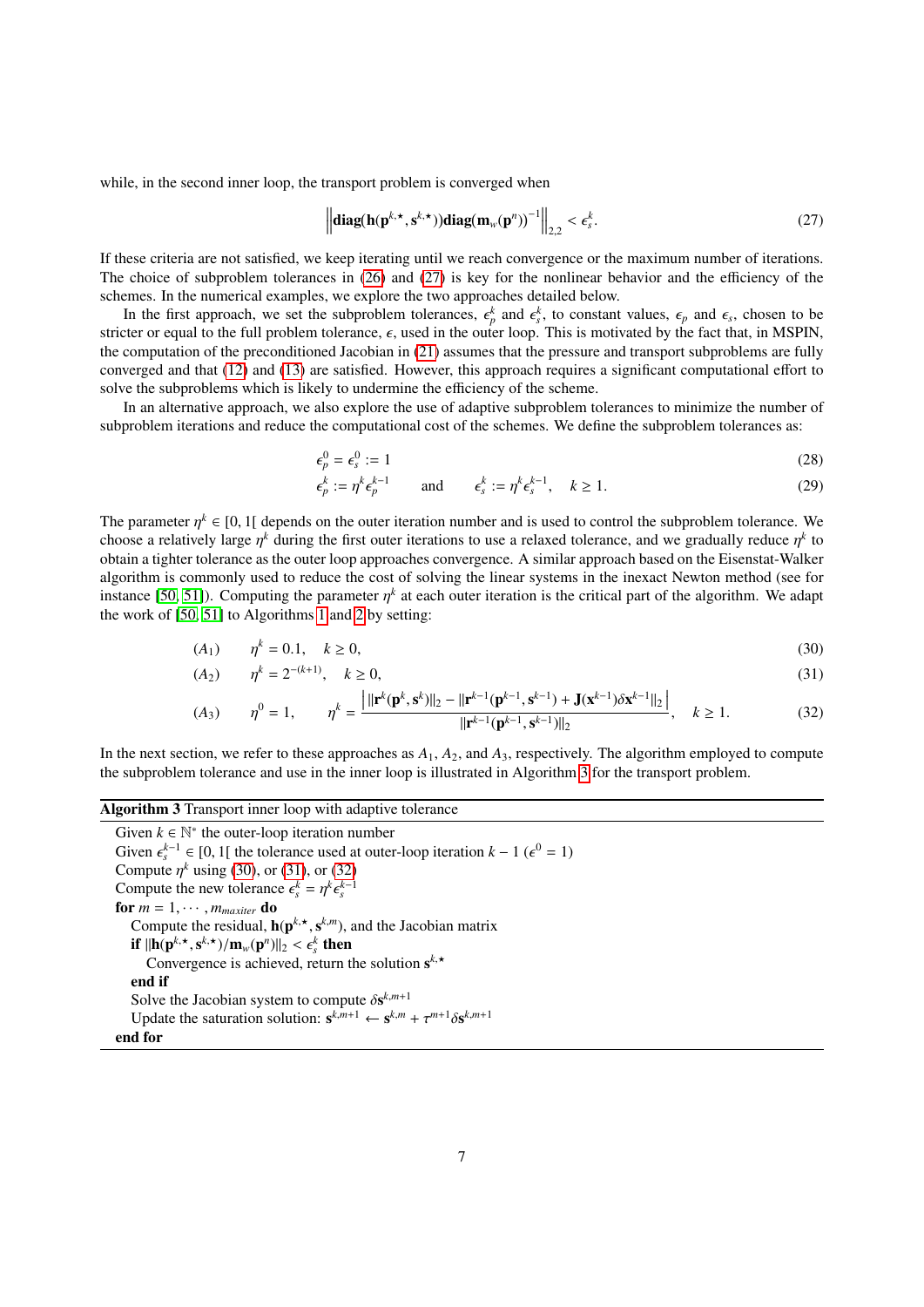#### <span id="page-7-0"></span>7. Numerical results

To compare the different algorithms discussed above, we consider various numerical examples with heterogeneous permeability fields. For a given time step ∆*t*, the local phase-based CFL number is defined as

$$
\text{CFL}_{\ell,K} := \frac{\Delta t \sum_{L \in adj(K)} \max(0, F_{\ell,KL}^{n+1}(\mathbf{p}^{n+1}, \mathbf{s}^{n+1}))}{V_K \phi_K}, \ell = nw, w,
$$
\n(33)

where  $V_K$  is the volume of the grid cell *K*,  $\phi_K$  is the porosity and  $F_{\ell,KL}$  is the numerical flux of the phase  $\ell$  for the interface (*KL*) between cells *K* and *L*. The maximum CFL number is then computed as

$$
\max \text{CFL} = \underset{\ell, 1 \le K \le M}{\arg \max} \text{CFL}_{\ell, K},\tag{34}
$$

where the computational domain is discretized into *M* cells and *K* is the grid cell number. In the following sections, we compare four types of solution methods for the discrete two-phase problem [\(8\)](#page-3-1):

- FIM based on Newton's method with damping, in which the damping parameter is chosen to ensure that the largest saturation change between two Newton iterations is smaller than 0.2. The residual is computed by discretizing [\(4\)](#page-2-4) and using PPU to approximate the mobilities.
- The sequential fully implicit method  $[9-13]$  $[9-13]$  referred to as  $SFI-u_T$ . The outer iteration consists in two steps. We first solve the flow problem nonlinearly and compute a new total velocity field using the updated pressure. In a second step, we solve the transport problem nonlinearly with a fixed total velocity. The residual is computed by discretizing [\(6\)](#page-2-7) and using IHU to approximate the mobilities. We have observed very slow convergence rates for SFI-*p*—in which the pressure is fixed during the transport solve—and we therefore do not report these results in the next sections.
- The FSMSN method of Algorithm [1.](#page-4-2) We consider two versions of the algorithm. In FSMSN-*p*, the transport problem is computed with a fixed pressure. The residual is computed by discretizing [\(4\)](#page-2-4) and using PPU to approximate the mobilities. In FSMSN- $u_T$ , the transport problem is computed with a fixed total velocity. The residual is computed by discretizing [\(6\)](#page-2-7) and using IHU to approximate the mobilities.
- The MSPIN method of Algorithm [2](#page-5-3) referred to as MSPIN-p. The transport problem is computed with a fixed pressure. The residual is computed by discretizing [\(4\)](#page-2-4) and using PPU to approximate the mobilities.

## <span id="page-7-1"></span>*7.1. SPE10 bottom layer*

We first consider a horizontal test case consisting of 13,200 cells in which the porosity and permeability fields are taken from the bottom layer of the SPE10 test case [\[58\]](#page-17-22). We inject the wetting phase (water) from the middle well and produce from the wells located in the four corners. Capillary pressure is neglected. The phase densities are set to  $\rho_w = 1025.0 \text{ kg.m}^{-3}$  and  $\rho_{nw} = 849.0 \text{ kg.m}^{-3}$  and the phase viscosities are set to  $\mu_w = 0.0003 \text{ Pa.s}$  and  $\mu_w = 0.003 \text{ Pa.s}$  We use quadratic Corey-type relative permeabilities. The domain is initially fu  $\mu_{nw}$  = 0.003 Pa.s. We use quadratic Corey-type relative permeabilities. The domain is initially fully saturated with the non-wetting phase. We simulate 500 days of injection (0.1 total pore volume injected) with a constant time step size. The permeability and final saturation maps are shown in Fig. [1.](#page-8-0)

The nonlinear behavior of the schemes is illustrated in Fig. [2](#page-8-1) for two selected time steps and in Table [1](#page-8-2) for the full simulation. We consider first a fixed tolerance of  $10^{-6}$  in the pressure and transport subproblems. We observe that for FSMSN-*u<sup>T</sup>* , FSMSN-*p*, and MSPIN-*p*, the residual norm decreases at a faster rate than with Newton-based FIM and with SFI. This faster rate results in a significant reduction in the number of outer iterations. We note, however, that this reduction in the number of outer iterations requires performing a large number of subproblem iterations in FSMSN and MSPIN, which is likely to make these algorithms unpractical. For instance, FSMSN-*u<sup>T</sup>* requires only 48 outer iterations—while 149 iterations are performed by Newton's method—but involves 81 pressure iterations and 205 transport iterations.

Table [2](#page-9-0) shows the results of the adaptive strategies introduced in Section [6](#page-5-0) to relax the tolerance in the subproblems and reduce the computational cost of the pressure and transport steps in FSMSN and MSPIN. For both FSMSN and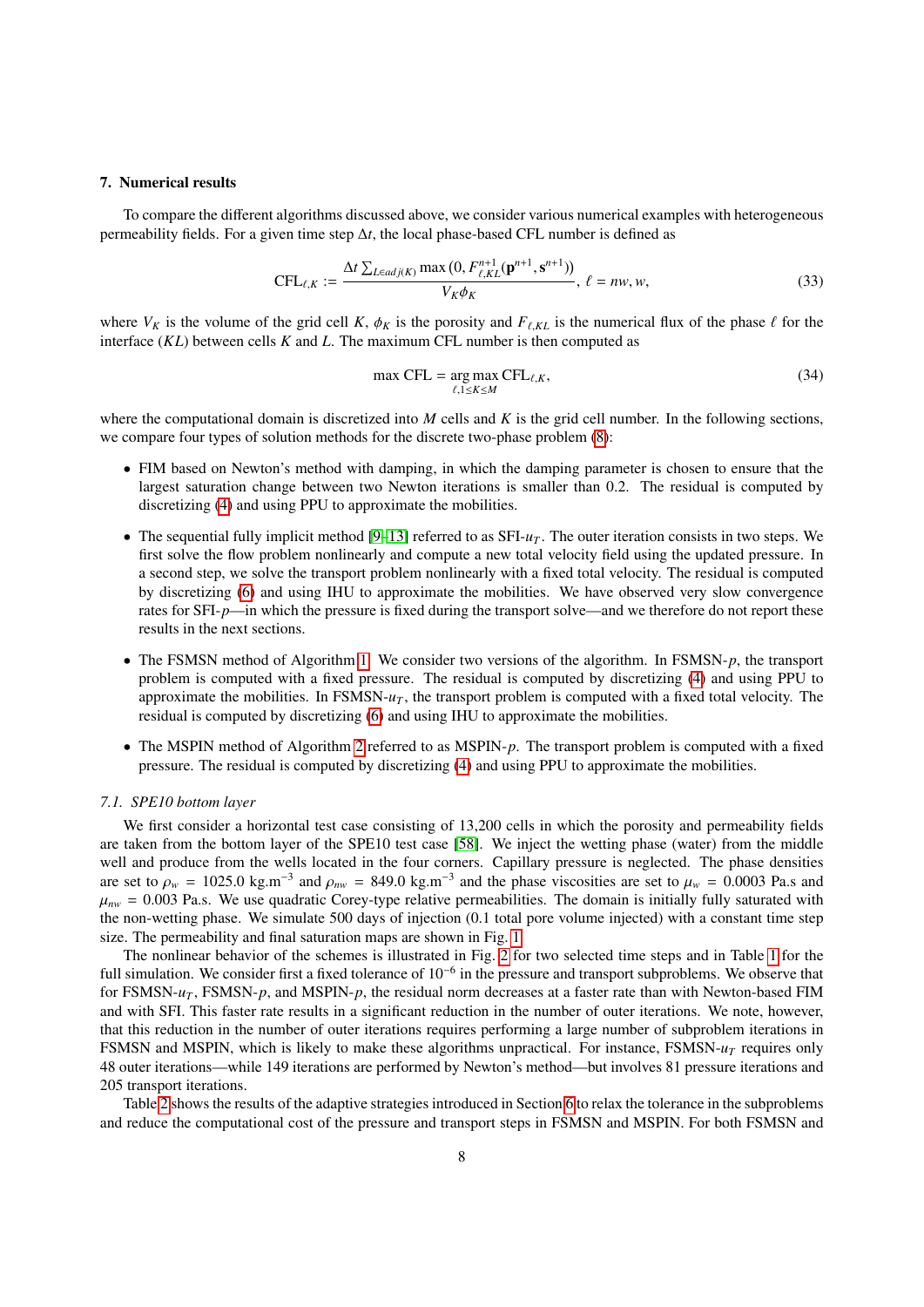<span id="page-8-0"></span>

Figure 1: SPE10 bottom layer: permeability map and water saturation maps at various times.

<span id="page-8-1"></span>

<span id="page-8-2"></span>Figure 2: SPE10 bottom layer: Residual norm as a function of the number of outer iterations for two time steps. The plot on the left (respectively, on the right) corresponds to the second time step (respectively, the last time step) in the simulation. The max CFL number for these two time steps is approximately 69.

| Solver                   |                          |         | Fixed total velocity |           | Fixed pressure |  |  |  |
|--------------------------|--------------------------|---------|----------------------|-----------|----------------|--|--|--|
|                          | Newton                   | $SFI-u$ | $FSMSN-u_T$          | $MSPIN-p$ | $FSMSN-p$      |  |  |  |
| Nonlinear iterations     | 149                      | 132     | 48                   | 68        | 56             |  |  |  |
| Iterations per time step | 7.5                      | 6.6     | 2.4                  | 3.4       | 2.8            |  |  |  |
| Pressure iterations      |                          | 204     | 81                   | 116       | 93             |  |  |  |
| Transport iterations     | $\overline{\phantom{0}}$ | 328     | 205                  | 248       | 215            |  |  |  |

Table 1: SPE10 bottom layer: nonlinear behavior of the schemes with a fixed subproblem tolerance of 10<sup>-6</sup>. The maximum CFL number is 69 and the total PVI is 0.1.

MSPIN, using adaptive tolerances in the subproblems results in a slight increase in the number of outer iterations, while the number of pressure iterations and—more significantly—the number of transport iterations are reduced.

To conclude this section, we study the sensitivity of the results to the time step size—measured by the maximum CFL number observed during the simulation. The results with a fixed tolerance and an adaptive tolerance are shown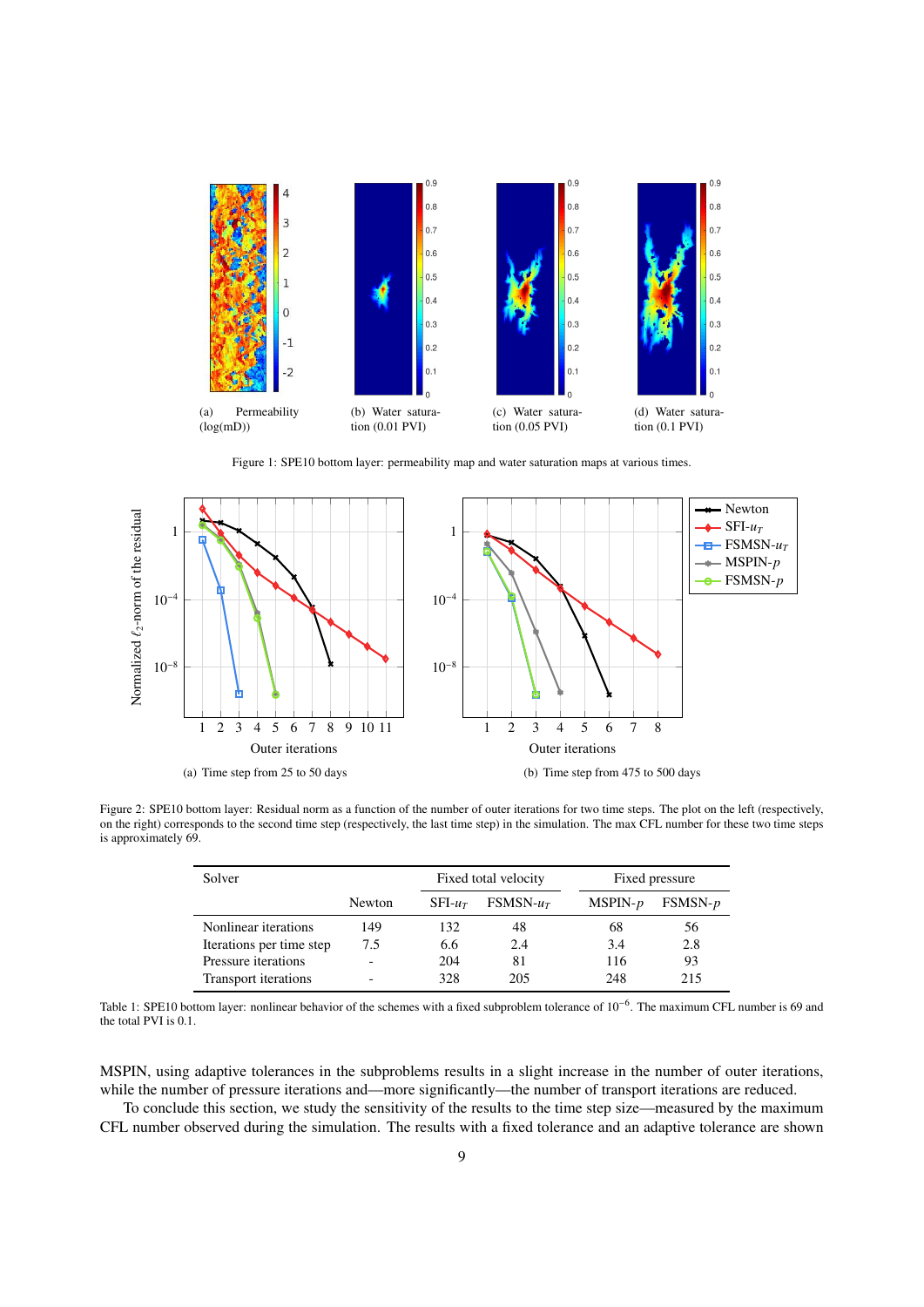<span id="page-9-0"></span>

| Solver                    |                | Fixed total velocity |       |             |                |       | Fixed pressure |                |       |                |                |       |
|---------------------------|----------------|----------------------|-------|-------------|----------------|-------|----------------|----------------|-------|----------------|----------------|-------|
|                           | $SFI$ - $u_T$  |                      |       | $FSMSN-u_T$ |                |       | $MSPIN-p$      |                |       | $FSMSN-p$      |                |       |
|                           | A <sub>1</sub> | A2                   | $A_3$ | $A_1$       | A <sub>2</sub> | $A_3$ | A <sub>1</sub> | A <sub>2</sub> | $A_3$ | A <sub>1</sub> | A <sub>2</sub> | $A_3$ |
| Nonlinear iterations      | 133            | 136                  | 133   | 62          | 66             | 63    | 96             | 114            | 102   | 66             | 71             | 68    |
| Iterations per time step. | 6.7            | 6.8                  | 6.7   | 3.1         | 3.3            | 3.2   | 4.8            | 5.7            | 5.1   | 3.3            | 3.6            | 3.4   |
| Pressure iterations       | 134            | 137                  | 135   | 63          | 67             | 64    | 97             | 115            | 103   | 67             | 72             | 69    |
| Transport iterations      | 188            | 178                  | 180   | 109         | 94             | 107   | 152            | 50             | 151   | 110            | 99             | 110   |

Table 2: SPE10 bottom layer: nonlinear behavior of the schemes with an adaptive subproblem tolerance computed using the strategies (*A*1), (*A*2), and  $(A_3)$  of Section [6.](#page-5-0) The maximum CFL number is 69 and the total PVI is  $0.1$ .

in Fig. [3.](#page-9-1) We observe that when the time step is increased, the number of Newton iterations is slightly reduced for CFL numbers smaller than 138, but stagnates for CFL numbers larger than 138. This is not the case for FSMSN-*u<sup>T</sup>* , FSMSN-*p*, and MSPIN-*p*, as these schemes exhibit a significant reduction in the number of outer iterations as the time step is increased, even for large CFL numbers. With both fixed tolerance and adaptive tolerance in the pressure and transport subproblems, FSMSN- $u<sub>T</sub>$  is the solution strategy that requires the smallest number of outer iterations.

<span id="page-9-1"></span>

Figure 3: SPE10 bottom layer: cumulative number of outer iterations for the full simulation as a function of the maximum CFL number observed during the simulation.

#### <span id="page-9-2"></span>*7.2. SPE10 top layer*

In this example, we study the impact of the introduction of buoyancy forces on the nonlinear behavior of the schemes. To do that, we consider a tilted two-dimensional domain in which the porosity and permeability fields are taken from the top layer of the SPE10 test case. The fluid properties and the well locations are the same as in the previous section. We inject 0.08 total pore volume in two distinct configurations:

- Case 1: tilting of 60° in the *y*-direction and fast injection rate (9.352 m<sup>3</sup>/day) so that viscous forces dominate.
- Case 2: same tilting and slower injection rate (0.9352 m<sup>3</sup>/day) so that buoyancy forces dominate.

We note that the time step size and total simulation time are adapted to obtain approximately the same maximum CFL number and total PVI in the two cases. We start the simulation with a uniform initial saturation field equal to  $S_w^0 = 0$ .

The nonlinear behavior of the schemes with a maximum CFL number of approximately 69 is summarized in Tables [3-](#page-10-0)[4](#page-10-1) for Case 1, and in Tables [5-](#page-10-2)[6](#page-10-3) for Case 2. We observe that increasing the strength of buoyancy forces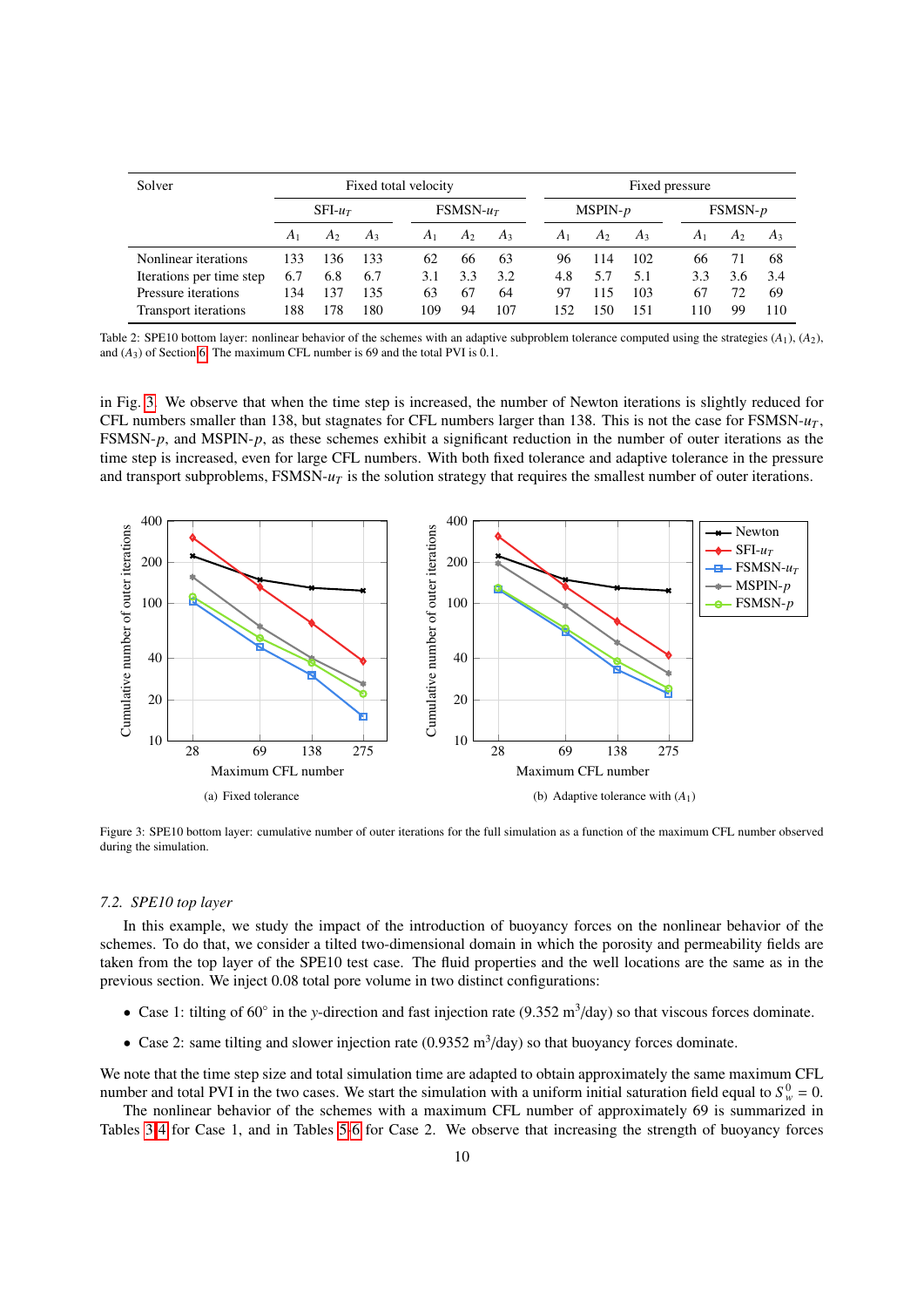<span id="page-10-0"></span>(relatively to viscous forces) makes the nonlinear convergence of SFI-*u<sup>T</sup>* very slow, and deteriorates slightly that of MSPIN-*p*. However, for Newton's method, FSMSM-*u<sup>T</sup>* , and FSMSN-*p*, we observe a slight improvement in the nonlinear behavior when buoyancy forces are stronger.

| Solver                   |        | Fixed total velocity |             | Fixed pressure |           |  |  |
|--------------------------|--------|----------------------|-------------|----------------|-----------|--|--|
|                          | Newton | $SFI$ - $u_T$        | $FSMSN-u_T$ | $MSPIN-p$      | $FSMSN-p$ |  |  |
| Nonlinear iterations     | 135    | 130                  | 51          | 60             | 56        |  |  |
| Iterations per time step | 8.43   | 8.12                 | 3.19        | 3.75           | 3.5       |  |  |
| Pressure iterations      |        | 496                  | 260         | 314            | 275       |  |  |
| Transport iterations     |        | 288                  | 173         | 201            | 180       |  |  |

Table 3: SPE10 top layer: nonlinear behavior of the schemes with a fixed subproblem tolerance of 10<sup>-6</sup> (Case 1 with fast injection rate). Approximately 2% of the interfaces experience counter-current flow. The maximum CFL number is 69 and the total PVI is 0.08.

<span id="page-10-1"></span>

| Solver                   | Fixed total velocity |                |                |            |       | Fixed pressure |       |                |       |                |                |       |  |
|--------------------------|----------------------|----------------|----------------|------------|-------|----------------|-------|----------------|-------|----------------|----------------|-------|--|
|                          | $SFI-u$              |                |                | $FSMSN-uT$ |       |                |       | $MSPIN-p$      |       |                | $FSMSN-p$      |       |  |
|                          | A <sub>1</sub>       | A <sub>2</sub> | A <sub>3</sub> | $A_1$      | $A_2$ | $A_3$          | $A_1$ | A <sub>2</sub> | $A_3$ | A <sub>1</sub> | A <sub>2</sub> | $A_3$ |  |
| Nonlinear iterations     | 158                  | d.n.c.         | 164            | 51         | 56    | 55             | 80    | 88             | 89    | 56             | 58             | 56    |  |
| Iterations per time step | 9.9                  | d.n.c.         | 10.3           | 3.2        | 3.5   | 3.4            | 5     | 5.5            | 5.7   | 3.5            | 3.6            | 3.5   |  |
| Pressure iterations      | 178                  | d.n.c.         | 174            | 69         | 79    | 69             | 109   | 114            | 110   | 74             | 77             | 73    |  |
| Transport iterations     | 196                  | d.n.c.         | 198            | 85         | 80    | 90             | 122   | -15            | 131   | 90             | 83             | 96    |  |

<span id="page-10-2"></span>Table 4: SPE10 top layer: nonlinear behavior of the schemes with an adaptive subproblem tolerance computed using the strategies (*A*1), (*A*2), and (*A*3) of Section [6](#page-5-0) (Case 1 with fast injection rate). The maximum CFL number is 69 and the total PVI is 0.08. d.n.c. denotes lack of convergence.

| Solver                   |        |         | Fixed total velocity | Fixed pressure |           |  |  |
|--------------------------|--------|---------|----------------------|----------------|-----------|--|--|
|                          | Newton | $SFI-u$ | $FSMSN-u_T$          | $MSPIN-p$      | $FSMSN-p$ |  |  |
| Nonlinear iterations     | 127    | 567     | 48                   | 67             | 56        |  |  |
| Iterations per time step | 7.93   | 33.35   |                      | 3.18           | 3.5       |  |  |
| Pressure iterations      |        | 1049    | 86                   | 120            | 96        |  |  |
| Transport iterations     |        | 2166    | 188                  | 244            | 214       |  |  |

Table 5: SPE10 top layer: nonlinear behavior of the schemes with a fixed subproblem tolerance of 10<sup>-6</sup> (Case 2 with a slower injection rate). Approximately 8% of the interfaces experience counter-current flow. The maximum CFL number is 69 and the total PVI is 0.08.

<span id="page-10-3"></span>

| Solver                   |                | Fixed total velocity |       |             |       |       |                | Fixed pressure |                |                |                |       |  |  |
|--------------------------|----------------|----------------------|-------|-------------|-------|-------|----------------|----------------|----------------|----------------|----------------|-------|--|--|
|                          | $SFI-uT$       |                      |       | $FSMSN-u_T$ |       |       |                | $MSPIN-p$      |                |                | $FSMSN-p$      |       |  |  |
|                          | A <sub>1</sub> | A <sub>2</sub>       | $A_3$ | $A_1$       | $A_2$ | $A_3$ | A <sub>1</sub> | A <sub>2</sub> | A <sub>3</sub> | A <sub>1</sub> | A <sub>2</sub> | $A_3$ |  |  |
| Nonlinear iterations     | 566            | d.n.c.               | 571   | 49          | 49    | 51    | 79             | 93             | 91             | 55             | 55             | 56    |  |  |
| Iterations per time step | 33.3           | d.n.c.               | 33.6  | 3.1         | 3.1   | 3.2   | 4.9            | 5.8            | 5.7            | 3.4            | 3.4            | 3.5   |  |  |
| Pressure iterations      | 975            | d.n.c.               | 981   | 51          | 51    | 54    | 84             | 97             | 94             | 58             | 58             | 60    |  |  |
| Transport iterations     | 1229           | d.n.c.               | 1141  | 89          | 93    | 90    | 130            | 29             | 129            | 92             | 95             | 92    |  |  |

Table 6: SPE10 top layer: nonlinear behavior of the schemes with an adaptive subproblem tolerance computed using the strategies (*A*1), (*A*2), and (*A*3) of Section [6](#page-5-0) (Case 2 with slower injection rate). The maximum CFL number is 69 and the total PVI is 0.08. d.n.c. denotes lack of convergence.

In this section, the nonlinear behavior of FSMSN-*u<sup>T</sup>* and FSMSN-*p* with adaptive tolerance in the subproblems remains excellent. For Cases 1 and 2, the reduction in the number of subproblem iterations obtained with the adaptive strategies is drastic but the increase in the number of outer iterations is small. However, for MSPIN-*p*, we observe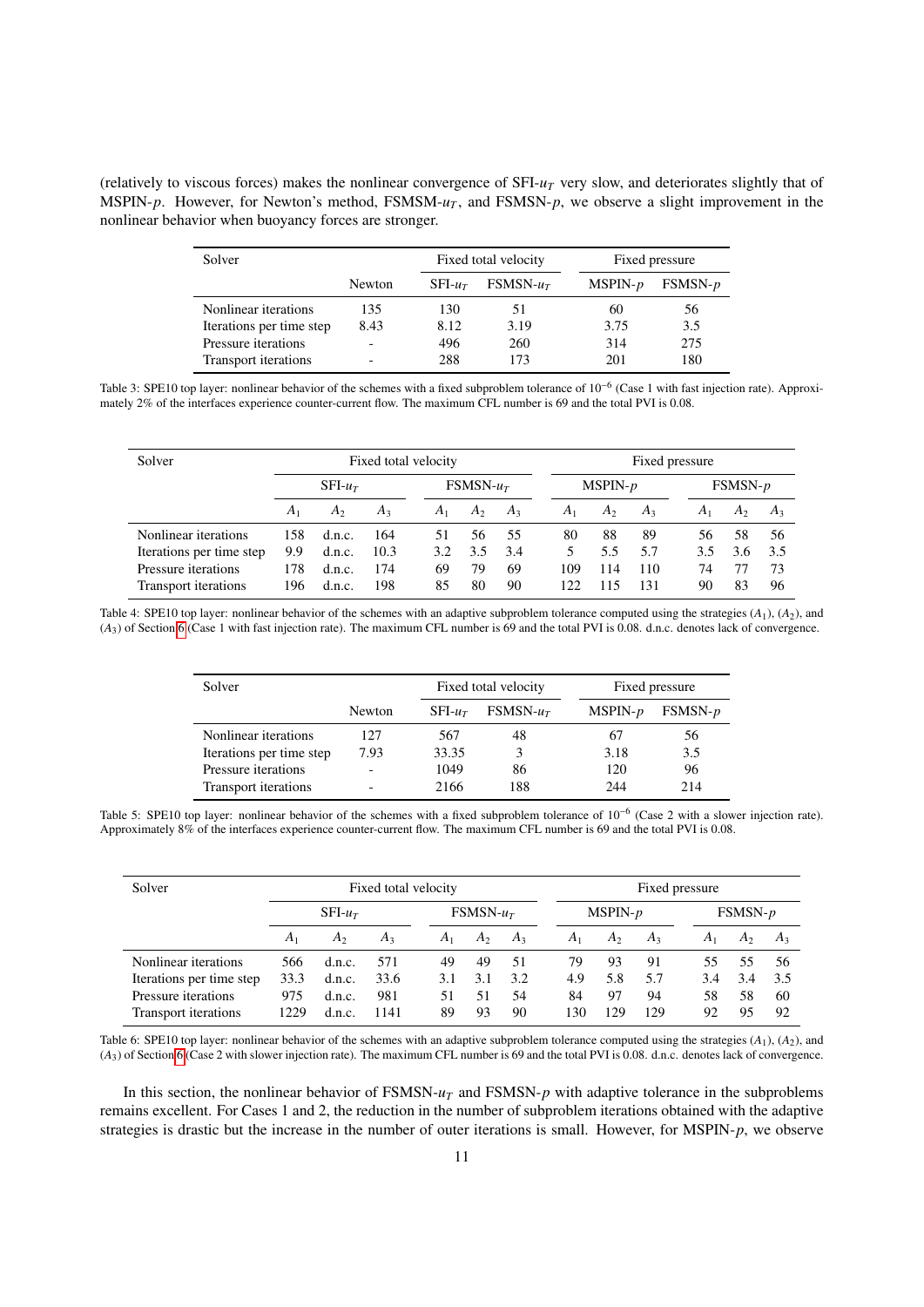that using adaptive tolerances deteriorates quite significantly the nonlinear behavior, with for instance an increase by 48% in the number of outer iterations for strategy  $(A_3)$ .

The sensitivity of the nonlinear behavior to the time step size is studied in Figs. [4](#page-11-0) and [5.](#page-11-1) We note that these figures do not include the results obtained with SFI-*u<sup>T</sup>* as this approach does not converge for Case 2 when the CFL number is increased. As in Section [7.1,](#page-7-1) the number of Newton iterations stagnates for CFL numbers larger than 69, while the number of outer iterations required by FSMSN- $u_T$ , FSMSN- $p$ , and MSPIN- $p$  reduce for the range of time step sizes considered here.

<span id="page-11-0"></span>

Figure 4: SPE10 top layer: cumulative number of outer iterations for the full simulation as a function of the maximum CFL number observed during the simulation (Case 1 with strong viscous forces relatively to buoyancy forces).

<span id="page-11-1"></span>

Figure 5: SPE10 top layer: cumulative number of outer iterations for the full simulation as a function of the maximum CFL number observed during the simulation (Case 2 with strong buoyancy forces relatively to viscous forces).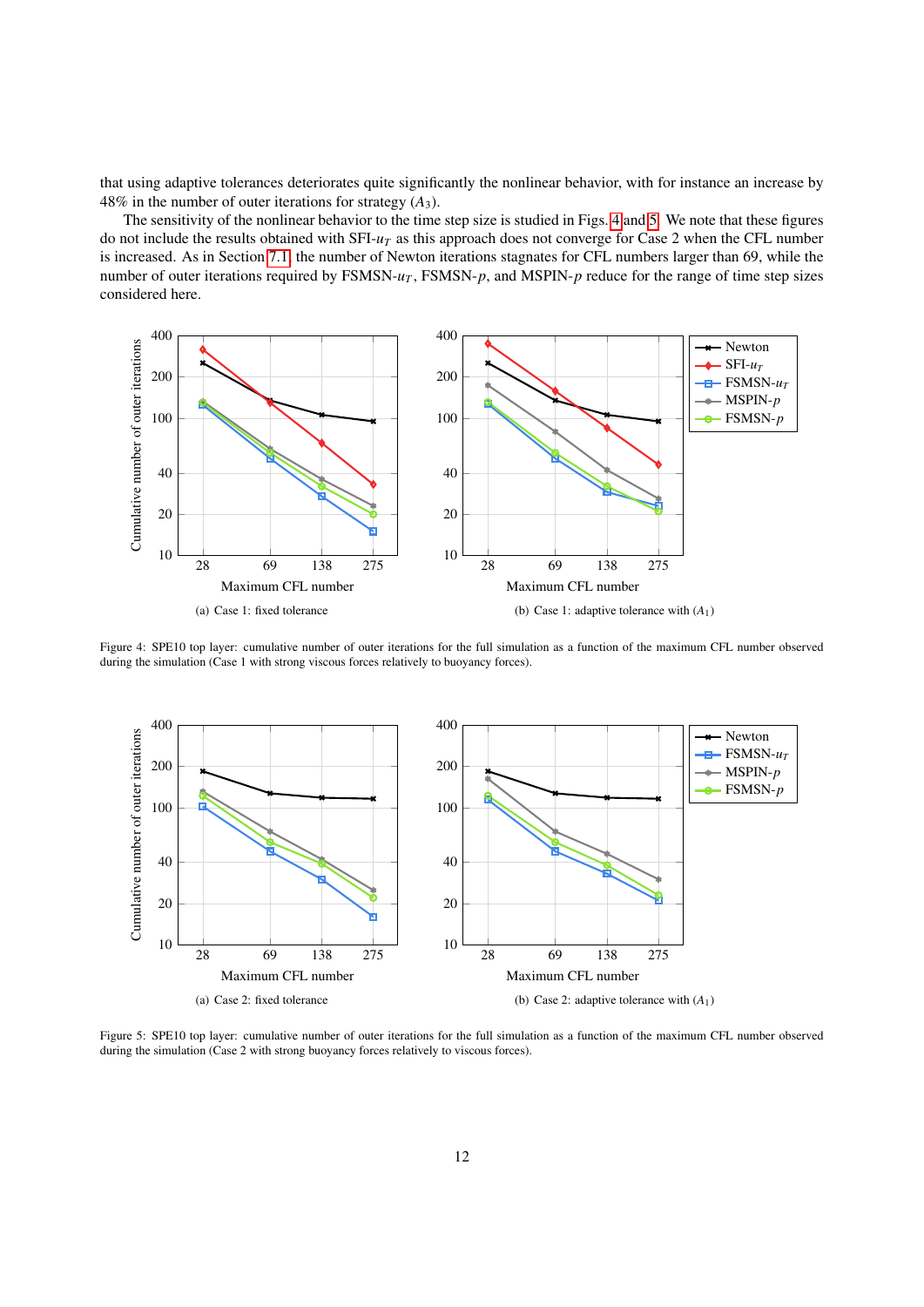#### *7.3. Gravity segregation test case*

We consider a two-dimensional x-z domain of size  $30.48 \text{ m} \times 30.48 \text{ m}$  divided into  $100 \times 100 \text{ cells}$ . The domain is initially saturated with the wetting phase on the left and with the non wetting phase on the right. The phase densities and viscosities are set to  $\rho_w = 1025 \text{ kg.m}^{-3}$ ,  $\rho_{nw} = 785 \text{ kg.m}^{-3}$ ,  $\mu_w = 0.0003 \text{ Pa.s}$ , and  $\mu_{nw} = 0.003 \text{ Pa.s}$ . The phase relative permeabilities are quadratic. The homogeneous permeability is equal to  $k = 200 \text{ mD$ relative permeabilities are quadratic. The homogeneous permeability is equal to  $k = 200$  mD. We simulate 500 days of gravity segregation with a constant time step size. The saturation maps at different times are showed in Fig. [6.](#page-12-0)

The nonlinear behavior of the schemes is summarized in Fig. [7](#page-13-0) and in Tables [7](#page-13-1) and [9.](#page-13-2) In this challenging buoyancydriven test case in which flow and transport are strongly coupled, SFI requires significantly more outer iterations than FIM based on Newton's method for the case with small time steps (10 days) and fails to converge when the time step is increased. The nonlinear behavior of the solution strategies based on nonlinear preconditioning depends heavily on the formulation. Specifically, we note that nonlinear preconditioning approaches based on fixed pressure (MSPIN-*p* and FSMSN-*p*) do not perform as well as FSMSN-*u<sup>T</sup>* which used a fixed total velocity to couple the flow and transport problems. Figure [7](#page-13-0) shows that both MSPIN-*p* and FSMSN-*p* fail to converge beyond a certain time step size (10 days for MSPIN-*p* and 50 days for FSMSN-*u<sup>T</sup>* ). Importantly, FSMSN-*u<sup>T</sup>* exhibits a steady reduction in the number of outer iterations as a function of time step size, which is not the case for FIM with Newton's method with which the number of iterations levels off for time step sizes larger than 50 days.

Using an adaptive tolerance in the subproblems does not alter these conclusions as shown for two different time step sizes by Tables [8](#page-13-3) and [10.](#page-14-0) In  $FSMSN-u_T$ , the three adaptive strategies considered in this work to select the subproblem tolerance cause a slight increase in the total number of outer iterations (from 151 to 154) but achieve a large reduction in the number of subproblem iterations (from 200 to 155 for flow and from 430 to 185 for transport).

<span id="page-12-0"></span>

Figure 6: Gravity segregation: water saturation maps at various times.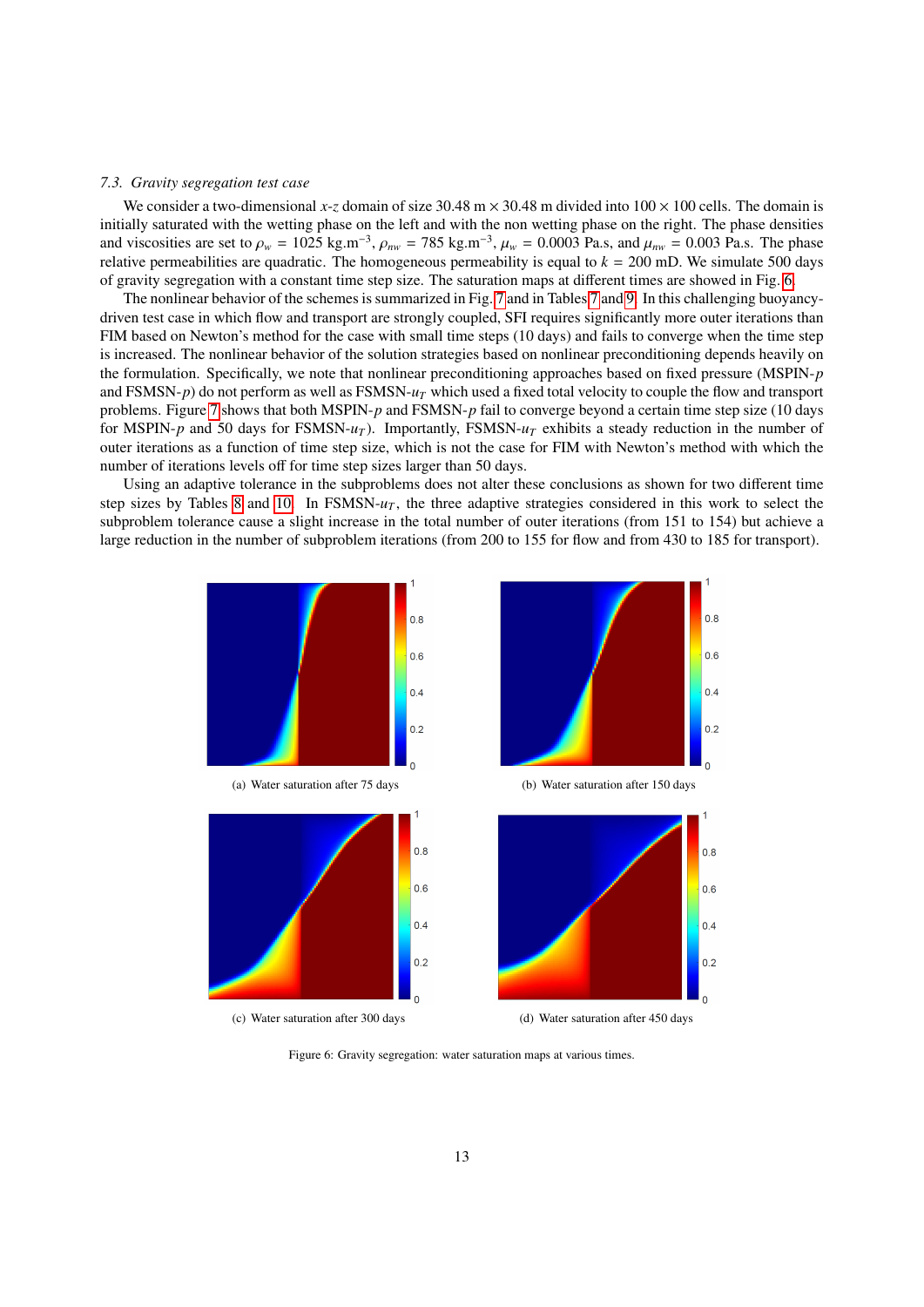<span id="page-13-0"></span>

<span id="page-13-1"></span>Figure 7: Gravity segregation: cumulative number of outer iterations for the full simulation as a function of time step size.

| Solver                    |                          | Fixed total velocity |             | Fixed pressure |           |  |  |
|---------------------------|--------------------------|----------------------|-------------|----------------|-----------|--|--|
|                           | Newton                   | SFLur                | $FSMSN-u_T$ | $MSPIN-p$      | $FSMSN-p$ |  |  |
| Nonlinear iterations      | 257                      | 537                  | 151         | 706            | 199       |  |  |
| Iterations per time step. | 5.14                     | 10.74                | 3.02        | 14.12          | 3.98      |  |  |
| Pressure iterations       | $\overline{\phantom{0}}$ | 678                  | 200         | 852            | 272       |  |  |
| Transport iterations      |                          | 946                  | 430         | 1857           | 642       |  |  |

Table 7: Gravity segregation: nonlinear behavior of the schemes with a fixed subproblem tolerance of 10<sup>-6</sup>. We simulate 500 days with 50 time steps.

<span id="page-13-3"></span>

| Solver                   |               | Fixed total velocity |             |                |                |           |       | Fixed pressure |           |       |                |       |  |
|--------------------------|---------------|----------------------|-------------|----------------|----------------|-----------|-------|----------------|-----------|-------|----------------|-------|--|
|                          | $SFI$ - $u_T$ |                      | $FSMSN-u_T$ |                |                | $MSPIN-p$ |       |                | $FSMSN-p$ |       |                |       |  |
|                          | $A_1$         | $A_2$                | $A_3$       | A <sub>1</sub> | A <sub>2</sub> | $A_3$     | $A_1$ | A <sub>2</sub> | $A_3$     | $A_1$ | A <sub>2</sub> | $A_3$ |  |
| Nonlinear iterations     | 539           | 558                  | 558         | 153            | 154            | 154       | 743   | 717            | 712       | 200   | 200            | 200   |  |
| Iterations per time step | 10.78         | 11.16                | 11.16       | 3.06           | 3.08           | 3.08      | 14.86 | 14.34          | 14.24     | 4     | 4              |       |  |
| Pressure iterations      | 567           | 580                  | 559         | 155            | 155            | 155       | 801   | 1859           | 2909      | 203   | 201            | 204   |  |
| Transport iterations     | 572           | 592                  | 590         | 186            | 185            | 185       | 10761 | 10286          | 9956      | 262   | 208            | 218   |  |

<span id="page-13-2"></span>Table 8: Gravity segregation: nonlinear behavior of the schemes with an adaptive subproblem tolerance computed using the strategies (*A*1), (*A*2), and  $(A_3)$  of Section [6.](#page-5-0) We simulate 500 days with 50 time steps.

| Solver                   |        | Fixed total velocity |             | Fixed pressure |           |  |  |
|--------------------------|--------|----------------------|-------------|----------------|-----------|--|--|
|                          | Newton | $SFI-u$              | $FSMSN-u_T$ | $MSPIN-p$      | $FSMSN-p$ |  |  |
| Nonlinear iterations     | 151    | 824                  | 80          | d.n.c.         | 110       |  |  |
| Iterations per time step | 7.55   | 41.2                 |             | d.n.c.         | 5.5       |  |  |
| Pressure iterations      |        | 940                  | 115         | d.n.c.         | 190       |  |  |
| Transport iterations     |        | 1378                 | 265         | d.n.c.         | 509       |  |  |

Table 9: Gravity segregation: nonlinear behavior of the schemes with a fixed subproblem tolerance of 10<sup>-6</sup>. We simulate 500 days with 20 time steps. d.n.c. denotes lack of convergence.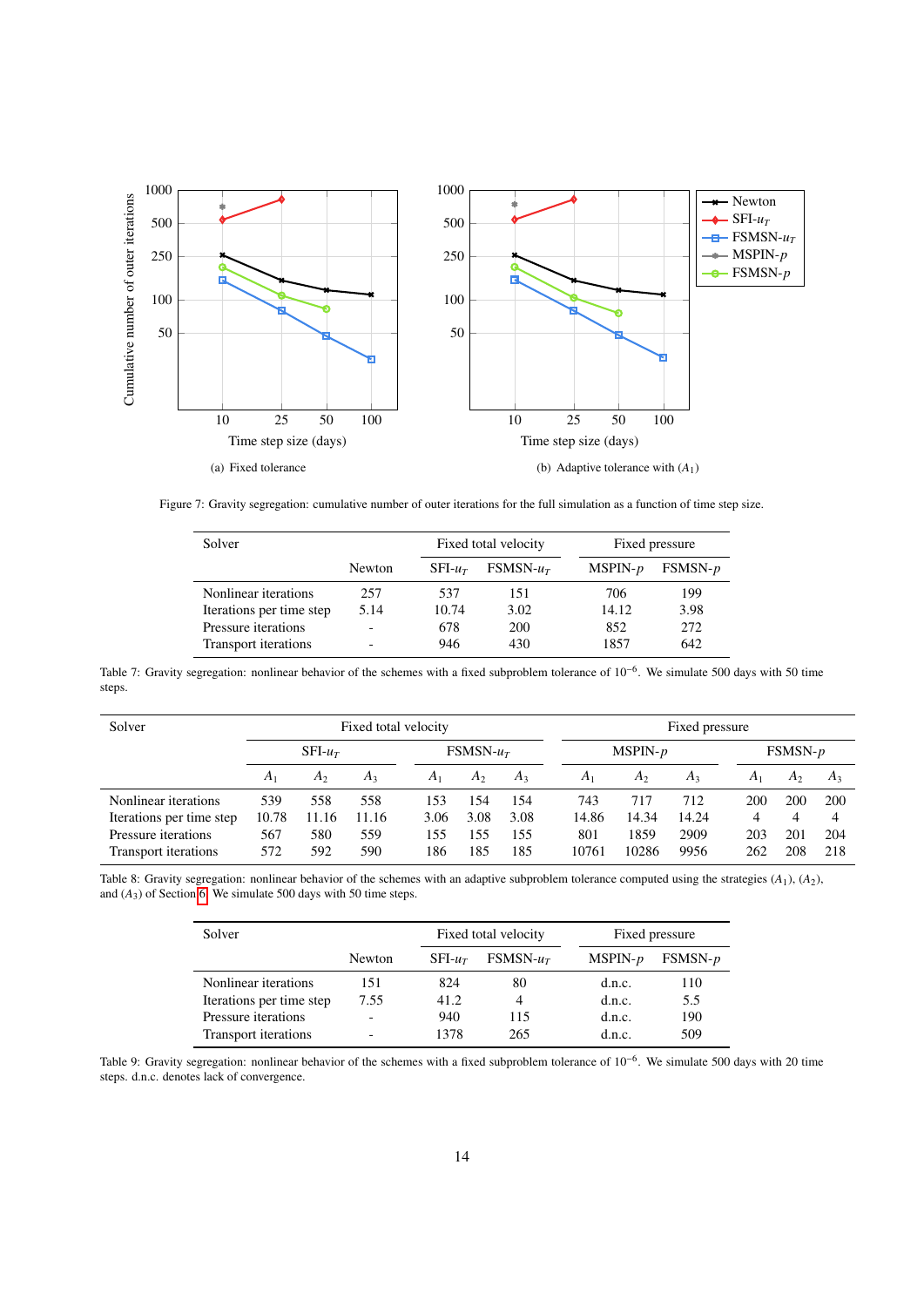<span id="page-14-0"></span>

| Solver                   | Fixed total velocity   |       |       |                |                |           |                | Fixed pressure |        |                |                |       |  |  |
|--------------------------|------------------------|-------|-------|----------------|----------------|-----------|----------------|----------------|--------|----------------|----------------|-------|--|--|
|                          | $SFI-u$<br>$FSMSN-u_T$ |       |       | $MSPIN-p$      |                | $FSMSN-p$ |                |                |        |                |                |       |  |  |
|                          | A <sub>1</sub>         | A2    | $A_3$ | A <sub>1</sub> | A <sub>2</sub> | $A_3$     | A <sub>1</sub> | A <sub>2</sub> | $A_3$  | A <sub>1</sub> | A <sub>2</sub> | $A_3$ |  |  |
| Nonlinear iterations     | 824                    | 841   | 842   | 80             | 82             | 82        | d.n.c.         | d.n.c.         | d.n.c. | 105            | 105            | 105   |  |  |
| Iterations per time step | 41.2                   | 42.05 | 42.1  | 4              | 4.1            | 4.1       | d.n.c.         | d.n.c.         | d.n.c. | 5.25           | 5.25           | 5.25  |  |  |
| Pressure iterations      | 844                    | 8549  | 845   | 87             | 83             | 83        | d.n.c.         | d.n.c.         | d.n.c. | 107            | 106            | 107   |  |  |
| Transport iterations     | 880                    | 8570  | 901   | 146            | 35             | 134       | d.n.c.         | d.n.c.         | d.n.c. | 247            | 300            | 231   |  |  |

Table 10: Gravity segregation: nonlinear behavior of the schemes with an adaptive subproblem tolerance computed using the strategies (*A*1), (*A*2), and (*A*3) of Section [6.](#page-5-0) We simulate 500 days with 20 time steps. d.n.c. denotes lack of convergence.

#### *7.4. Fractured heterogeneous two-dimensional model*

To conclude this study, we construct a test case in which the flow is driven by competing viscous and buoyancy forces. We consider a two-dimensional *x*-*z* domain with a channelized permeability field–the channels can be seen as fractures modeled by contiguous cells with a very large permeability. The fluid properties are the same as in the previous example. The domain is initially saturated with the non-wetting phase. The wetting phase is injected through a well perforating twenty cells in the top-right part of the domain, while a producer perforates twenty cells in the bottom-left part of the domain. We simulate 1,500 days of injection (0.56 total pore volume injected). The permeability maps as well as the saturation map at different times is shown in Fig. [8](#page-14-1)

The results with fixed subproblem tolerance and adaptive tolerance are in Tables [11](#page-15-0) and [12,](#page-15-1) respectively. The sensitivity of the nonlinear behavior of the schemes to the time step (measured by CFL number) is shown in Fig. [9.](#page-15-2) Although all the solution strategies converge well in this case, the results confirm the observations made in Sections [7.1](#page-7-1) and [7.2.](#page-9-2) In particular, comparing the slopes of the curves for Newton-based FIM and the nonlinear preconditioners in Fig. [9](#page-15-2) is very insightful, as it shows the improved robustness of FSMSN and MSPIN for large time step sizes.

<span id="page-14-1"></span>

Figure 8: Permeability map of the fractured heterogeneous 2D porous media and water saturation maps at various times.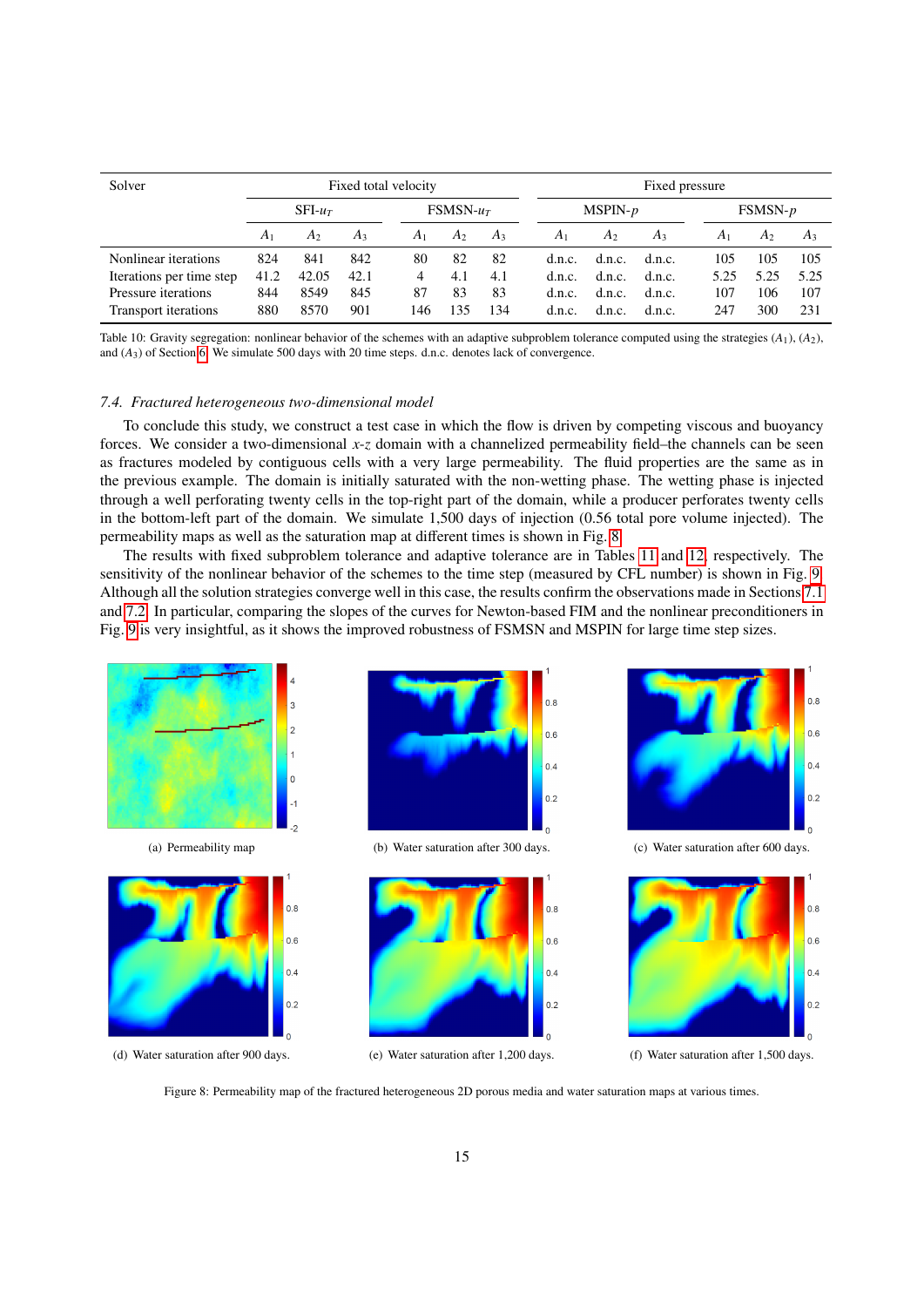<span id="page-15-2"></span>

<span id="page-15-0"></span>Figure 9: Fractured heterogeneous model: cumulative number of the nonlinear iterations as a function of the maximum CFL number observed during the simulation.

| Solver                   |                          |          | Fixed total velocity |           | Fixed pressure |  |  |  |
|--------------------------|--------------------------|----------|----------------------|-----------|----------------|--|--|--|
|                          | Newton                   | $SFI-ur$ | $FSMSN-ur$           | $MSPIN-p$ | $FSMSN-p$      |  |  |  |
| Nonlinear iterations     | 104                      | 158      | 54                   | 68        | 62             |  |  |  |
| Iterations per time step | 6.93                     | 10.53    | 3.6                  | 4.53      | 4.13           |  |  |  |
| Pressure iterations      | $\overline{\phantom{0}}$ | 330      | 124                  | 174       | 137            |  |  |  |
| Transport iterations     | $\overline{\phantom{0}}$ | 338      | 176                  | 198       | 166            |  |  |  |

<span id="page-15-1"></span>Table 11: Fractured heterogeneous model: nonlinear behavior of the schemes with fixed subproblem tolerance of 10<sup>-6</sup>. Approximately 2% of the interfaces experience counter-current flow. The maximum CFL number is 209 and the total PVI is 0.56.

| Solver               | Fixed total velocity |                |                |            |                   |     | Fixed pressure |                |       |       |                |       |  |
|----------------------|----------------------|----------------|----------------|------------|-------------------|-----|----------------|----------------|-------|-------|----------------|-------|--|
|                      | $SFI$ - $u_T$        |                |                | $FSMSN-uT$ |                   |     | $MSPIN-p$      |                |       |       | $FSMSN-p$      |       |  |
|                      | A <sub>1</sub>       | A <sub>2</sub> | A <sub>3</sub> |            | $A_1$ $A_2$ $A_3$ |     | $A_1$          | A <sub>2</sub> | $A_3$ | $A_1$ | A <sub>2</sub> | $A_3$ |  |
| Nonlinear iterations | 166                  | 166            | 166            | 54         | 54                | -54 | 77             | 83             | 78    | 61    | 61             | -61   |  |
| Pressure iterations  | 168                  | 1356           | 168            | 56.        | 56                | 56  | 82             | 87             | 83    | 64    | 64             | -64   |  |
| Transport iterations | 203                  | 203            | 203            | 92         | 91                | 92  | 126            | 123            | 123   | 96    | 96             | 96    |  |

Table 12: Fractured heterogeneous model: nonlinear behavior of the schemes with an adaptive tolerance computed using the strategies  $(A_1), (A_2)$ , and (*A*3) of Section [6.](#page-5-0) The maximum CFL number is 209 and the total PVI is 0.56.

## 8. Conclusion

Solving the nonlinear systems that result from a fully implicit discretization of the PDEs governing multiphase flow and transport in porous media is challenging. To address this issue, we propose a field-split preconditioner referred to as Field-Split Multiplicative Schwarz Newton (FSMSN). The FSMSN-preconditioned iteration relies on two steps: a preconditioning step in which we solve sequentially a flow problem followed by a transport problem using a loose nonlinear tolerance; a global step in which we compute a Newton update for pressure and saturations by linearizing the preconditioned system. We compare its nonlinear behavior to another preconditioner of the same class (Multiplicative Schwarz Preconditioned Inexact Newton) and to standard solution strategies like Newton's method with damping to the full system, and the Sequential Fully Implicit method.

The numerical examples show that FSMSN can successfully reduce the number of outer iterations for challenging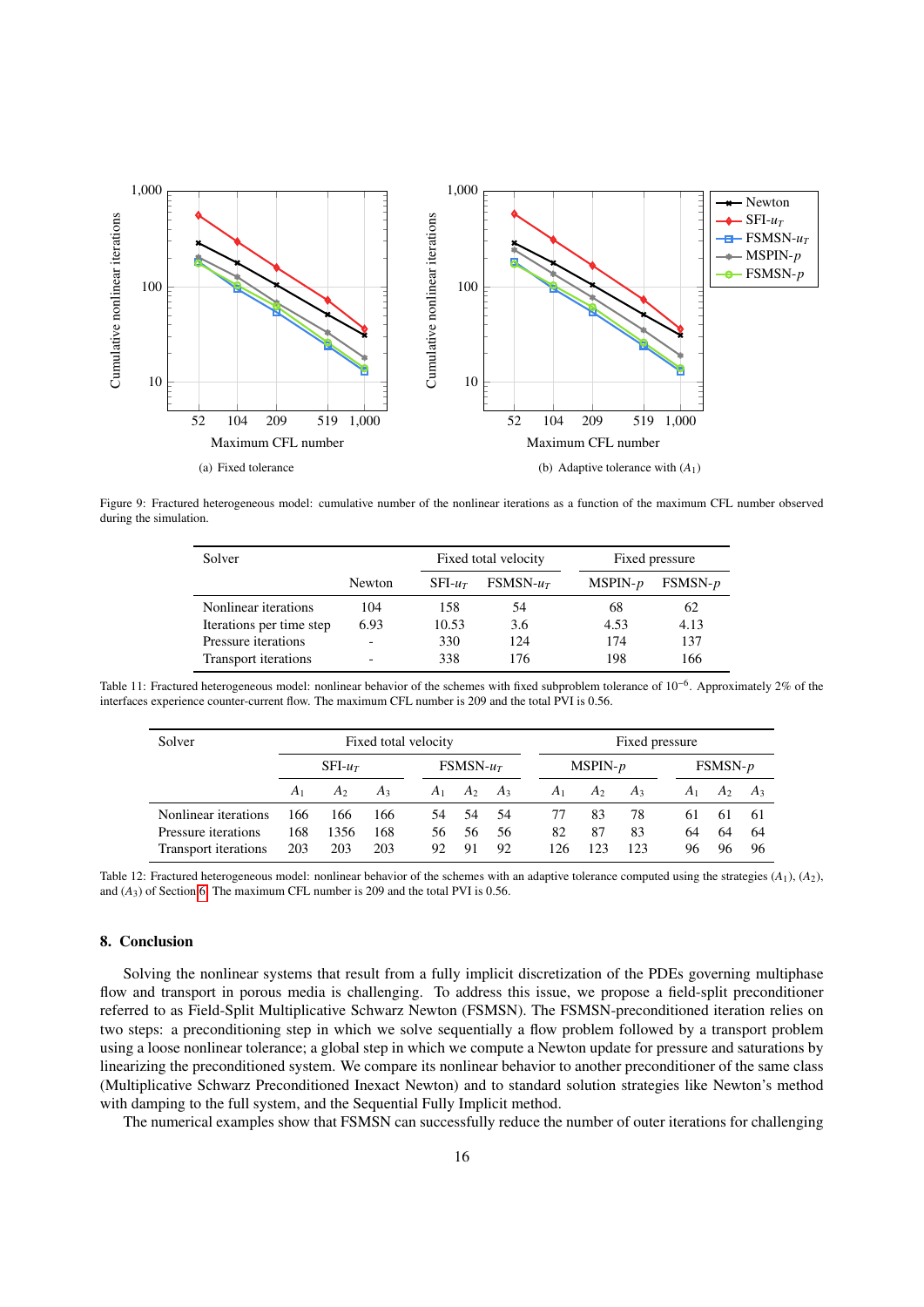viscous-dominated and gravity-dominated problems, compared to the other solution strategies considered here. Our results also demonstrate that this robust nonlinear behavior is preserved for large CFL numbers (corresponding to large time steps). This is key to make sure that time step sizes can be chosen based on accuracy considerations and not constrained by the nonlinear behavior of the solution strategy.

Two key steps have to be taken to show that the improved nonlinear behavior of FSMSN can result in a reduction of the computational cost of the simulation (i.e., reduction in wall-clock time). First, we plan to design a more adaptive FSMSN in which the preconditioning step would be used only when necessary, that is, for the first outer iterations of time steps with bad initial guesses and/or large sizes. As soon as the state of the system is close to the solution, the global step would be sufficient to enter the quadratic convergence regime. Second, we will substitute the direct solvers used in this work with inexact Krylov-type iterative solution strategies [\[56,](#page-17-18) [57,](#page-17-19) [59\]](#page-17-23), which is necessary to evaluate the performance of the algorithm on large-scale problems.

#### Acknowledgments

Funding was provided by TotalEnergies through the FC-MAELSTROM project. The authors thank the SUPRI-B affiliates program at Stanford University and well as Joshua A. White, Nicola Castelletto (Lawrence Livermore National Laboratory), and Hervé Gross (TotalEnergies) for their insight and guidance.

#### References

- <span id="page-16-0"></span>[1] K. Aziz, A. Settari, Petroleum reservoir simulation, Vol. 476, Applied Science Publishers London, 1979.
- <span id="page-16-1"></span>[2] D. W. Peaceman, Fundamentals of Numerical Reservoir Simulation, Elsevier Scientific Publishing Company, 1977.
- <span id="page-16-2"></span>[3] P. Deuflhard, Newton methods for nonlinear problems: affine invariance and adaptive algorithms, Vol. 35, Springer, 2011.
- <span id="page-16-3"></span>[4] R. M. Younis, Modern advances in software and solution algorithms for reservoir simulation, Stanford University, 2011.
- <span id="page-16-4"></span>[5] P. Jenny, H. A. Tchelepi, S. H. Lee, Unconditionally convergent nonlinear solver for hyperbolic conservation laws with S-shaped flux functions, Journal of Computational Physics 228 (20) (2009) 7497–7512.
- [6] X. Wang, H. A. Tchelepi, Trust-region based solver for nonlinear transport in heterogeneous porous media, Journal of Computational Physics 253 (2013) 114–137.
- [7] B. Li, H. A. Tchelepi, Nonlinear analysis of multiphase transport in porous media in the presence of viscous, buoyancy, and capillary forces, Journal of Computational Physics 297 (2015) 104–131.
- <span id="page-16-5"></span>[8] O. Møyner, Nonlinear solver for three-phase transport problems based on approximate trust regions, Computational Geosciences 21 (5) (2017) 999–1021.
- <span id="page-16-6"></span>[9] O. Møyner, H. A. Tchelepi, A mass-conservative sequential implicit multiscale method for isothermal equation-of-state compositional problems, SPE Journal 23 (6) (2018) 2376–2393.
- [10] O. Møyner, H. A. Tchelepi, A multiscale restriction-smoothed basis method for compositional models, SPE Reservoir Simulation Conference.
- <span id="page-16-13"></span>[11] A. Moncorge, O. Møyner, H. A. Tchelepi, P. Jenny, Consistent upwinding for sequential fully implicit multiscale compositional simulation, ´ Computational Geosciences 24 (2) (2020) 533–550.
- [12] K. A. Lie, O. Møyner, J. R. Natvig, A. Kozlova, K. Bratvedt, S. Watanabe, Z. Li, Successful application of multiscale methods in a real reservoir simulator environmentr, ECMOR XV - 15th European Conference on the Mathematics of Oil Recovery.
- <span id="page-16-7"></span>[13] A. Moncorgé, H. A. Tchelepi, P. Jenny, Sequential fully implicit formulation for compositional simulation using natural variables, Journal of Computational Physics 371 (2018) 690–711.
- <span id="page-16-8"></span>[14] J. Jiang, H. A. Tchelepi, Nonlinear acceleration of sequential fully implicit (SFI) method for coupled flow and transport in porous media, Computer Methods in Applied Mechanics and Engineering 352 (2019) 246–275.
- [15] J. Franc, O. Møyner, H. A. Tchelepi, Coupling-strength criteria for sequential implicit formulations, SPE Reservoir Simulation Conference. [16] J. Li, P. Tomin, H. A. Tchelepi, Sequential fully implicit Newton method for compositional flow and transport, Journal of Computational
- <span id="page-16-9"></span>Physics 444 (2021) 110541. [17] S. Watanabe, Z. Li, K. Bratvedt, S. H. Lee, J. R. Natvig, A stable multi-phase nonlinear transport solver with hybrid upwind discretization in
- <span id="page-16-10"></span>multiscale reservoir simulator, ECMOR XV - 15th European Conference on the Mathematics of Oil Recovery. [18] R. M. Younis, H. A. Tchelepi, K. Aziz, Adaptively localized continuation-Newton method—nonlinear solvers that converge all the time, SPE Journal 15 (02) (2010) 526–544.
- <span id="page-16-11"></span>[19] J. Jiang, H. A. Tchelepi, Dissipation-based continuation method for multiphase flow in heterogeneous porous media, Journal of Computational Physics 375 (2018) 307–336.
- <span id="page-16-12"></span>[20] J. R. Natvig, K.-A. Lie, Fast computation of multiphase flow in porous media by implicit discontinuous Galerkin schemes with optimal ordering of elements, Journal of Computational Physics 227 (24) (2008) 10108–10124.
- [21] F. Kwok, H. A. Tchelepi, Potential-based reduced Newton algorithm for nonlinear multiphase flow in porous media, Journal of Computational Physics 227 (1) (2007) 706–727.
- [22] F. P. Hamon, H. A. Tchelepi, Ordering-based nonlinear solver for fully-implicit simulation of three-phase flow, Computational Geosciences 20 (5) (2016) 909–927.
- [23] Ø. S. Klemetsdal, A. F. Rasmussen, O. Møyner, K. A. Lie, Efficient reordered nonlinear Gauss-Seidel solvers with higher order for black-oil models, Computational Geosciences 24 (2020) 593–603.